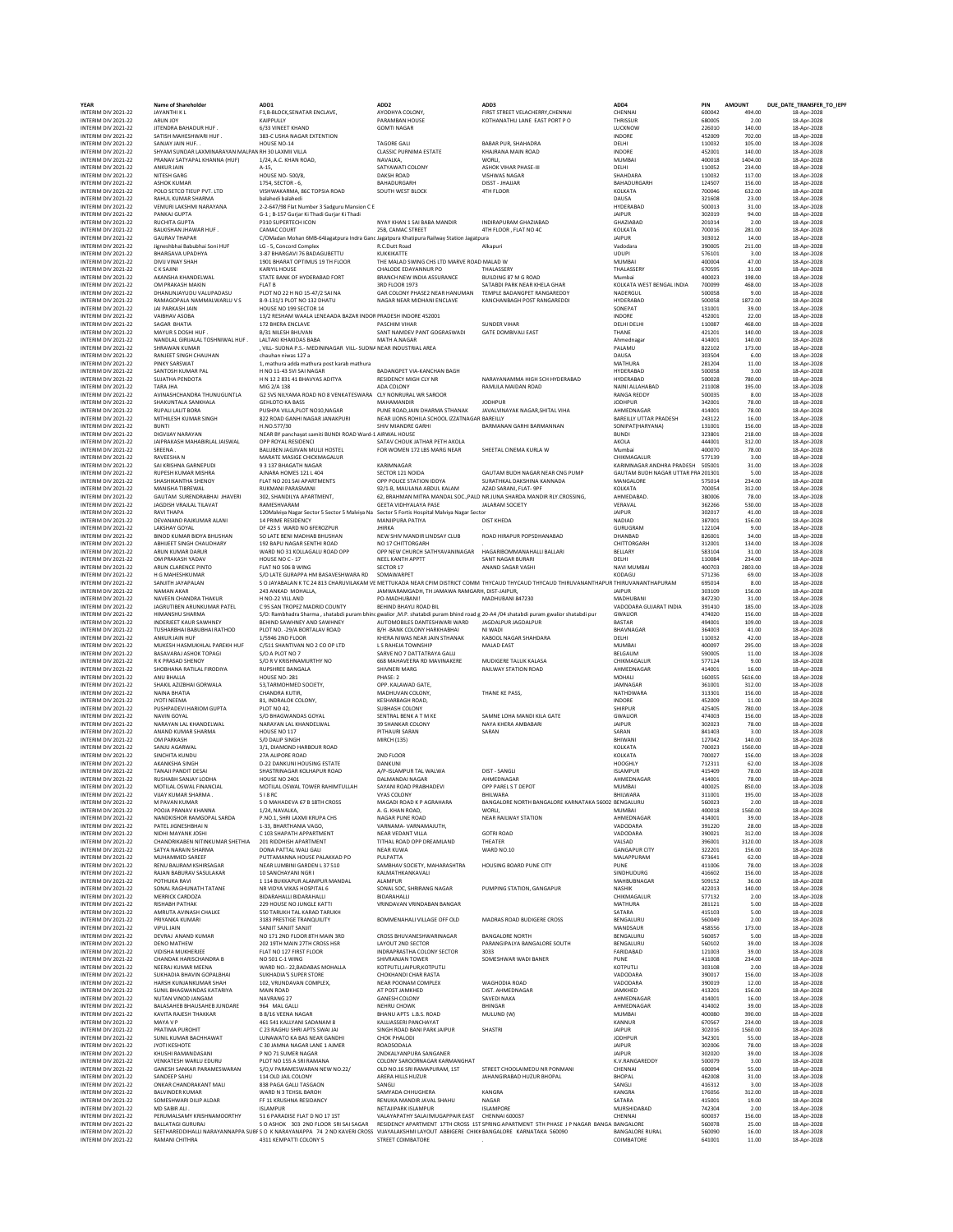| INTERIM DIV 2021-22                        | RAM PAL BISHNOI                                                           | <b>NEARHARI RAM</b>                                                                                                                       | MANDIRSUBHASHPURA LALGARH                                                              | <b>BIKANER</b>                                            | <b>BIKANER</b>                    | 334001           | 147.00          | 18-Apr-2028                |
|--------------------------------------------|---------------------------------------------------------------------------|-------------------------------------------------------------------------------------------------------------------------------------------|----------------------------------------------------------------------------------------|-----------------------------------------------------------|-----------------------------------|------------------|-----------------|----------------------------|
| INTERIM DIV 2021-22                        | SHARAT SHANKAR PRABHU                                                     | ROOM NO 8 TIWARI CHAWL TANK                                                                                                               | PAKADI SAHAR VILLIAGE VILE                                                             | PARLE EAST                                                | <b>MUMBAI</b>                     | 400099           | 354.00          | 18-Apr-2028                |
| INTERIM DIV 2021-22                        | RAVISANKAR MURALIDHAR AYINAPARTHY 121366 NAGOLE HAYATHNAGAR               |                                                                                                                                           | GSLSR BANDLAGUDA K V                                                                   | RANGAREDDY HAYATHNAGAR                                    | HYDERABAD                         | 500068           | 8.00            | 18-Apr-2028                |
| INTERIM DIV 2021-22                        | AMAR SURESH BHATE                                                         | PLOT NO 66 SARAF COLONYTILAK                                                                                                              | WADI BE LGAUM                                                                          |                                                           | BELGAUM                           | 590006           | 5.00            | 18-Apr-2028                |
| INTERIM DIV 2021-22<br>INTERIM DIV 2021-22 | SHRADDHA MARUTI BHURE                                                     | AMBAJOGAI ROAD BANSUDE NAGAR<br>DANUBE NO2 SRINATHS GLOBAL                                                                                | LATUR NEAR HANUMAN MANDIR<br>VIII AGE KALPANAPLIRI IN FRONT                            | OF DENA BANK ADITYAPUR                                    | LATUR<br>WEST SINGHBHUM           | 413512<br>831013 | 19.00<br>78.00  | 18-Apr-2028                |
| INTERIM DIV 2021-22                        | <b>REKHA SINHA</b><br><b>BISWAJIT PAUL</b>                                | BL B 3RD FR FL B2 ANDUL RLY                                                                                                               | STATION NEAR USHA BANDANA                                                              | SCHOOL SOUTH KAMRANGU                                     | <b>HOWRAH</b>                     | 711302           | 23.00           | 18-Apr-2028<br>18-Apr-2028 |
| INTERIM DIV 2021-22                        | ZIAA UL HAQ                                                               | SO MOHAMMAD SHAHID RO 31390A                                                                                                              | MAGAZINE FLOOR TULSI NAGAR                                                             | ONKAR NAGAR NORTH WEST DELHI                              | DELHI                             | 110035           | 2.00            | 18-Apr-2028                |
| INTERIM DIV 2021-22                        | SHASHIKANT.                                                               | H NO 196 B T M LINE NO 5 B T                                                                                                              | M ROAD BHIWANI                                                                         |                                                           | BHIWANI                           | 127021           | 55.00           | 18-Apr-2028                |
| INTERIM DIV 2021-22                        | AKANKSHA SWARNAKAR                                                        | HOUSE NO 136928 ARJUN NAGAR                                                                                                               | <b>ROHTAK</b>                                                                          |                                                           | ROHTAK                            | 124001           | 351.00          | 18-Apr-2028                |
| INTERIM DIV 2021-22                        | <b>VIKAS BADALA</b><br><b>GOPAL ARUL PRASATH</b>                          | RAMESH BADALA A108 VSP NAGAR                                                                                                              | BHILWARA                                                                               |                                                           | BHILWARA<br>DHARMAPURI            | 311001           | 16.00           | 18-Apr-2028<br>18-Apr-2028 |
| INTERIM DIV 2021-22<br>INTERIM DIV 2021-22 | PRATIK.                                                                   | 13TH WARD NASAN KOTTAI HARUR<br>SO KRISHNKANT 75 TEJIBAJAR                                                                                | TK DHARMAPURI DT<br>ROAD MAHARAJ GANJ MITAWA                                           | JAUNPUR UTTAR PRADESH                                     | JAUNPUR                           | 636903<br>222145 | 156.00<br>37.00 | 18-Apr-2028                |
| INTERIM DIV 2021-22                        | VINAY KUMAR JAIN                                                          | MANJUSHREE TECHNOPACK LTD                                                                                                                 | 60-E HOSUR MAIN ROAD                                                                   | BOMMASANDRA INDUSTRIAL AREA BANGALORE SOU BANGALORE RURAL |                                   | 560099           | 78.00           | 18-Apr-2028                |
| INTERIM DIV 2021-22                        | RAJAT KHANDELWAL                                                          | <b>MAIN MARKET</b>                                                                                                                        |                                                                                        | HARNAWADA SHAHJI                                          | <b>BARAN</b>                      | 325221           | 234.00          | 18-Apr-2028                |
| INTERIM DIV 2021-22                        | SURBHI GARG                                                               | W/O. KULDEEP GARG                                                                                                                         | <b>GOVIND NAGAR</b>                                                                    |                                                           | KOTDWARA                          | 246149           | 156.00          | 18-Apr-2028                |
| INTERIM DIV 2021-22                        | SHAFEEQUZZAMA ANSARI                                                      | S/O Kasim Ali Ansari ansari homoeo hall civi                                                                                              |                                                                                        |                                                           | <b>DEORIA</b>                     | 274001           | 28.00           | 18-Apr-2028                |
| INTERIM DIV 2021-22<br>INTERIM DIV 2021-22 | ASHA MAYUR CHACHAD<br>DEEPA BADIYARI                                      | B 202 SHIVDUTT BUILDING ANAND NAGAR CD F EAST<br>BHAGIRATHI VIDYALAY, HARIPUR                                                             | KALAN HARIPUR KALAN                                                                    |                                                           | MUMBAI SUBURBAN<br>DEHRADUN       | 400068<br>249205 | 31.00<br>6.00   | 18-Apr-2028<br>18-Apr-2028 |
| INTERIM DIV 2021-22                        | MANOJ CHANDRAKANT NERURKAR                                                | H NO 2239 45 SADGURU SOC                                                                                                                  | NEAR ARJUN PATIL ROAD                                                                  | MEENASHOSPITAL GHANSOLI                                   | NAVI MUMBAI                       | 400701           | 2.00            | 18-Apr-2028                |
| INTERIM DIV 2021-22                        | PRAKASH AMRUT KUNDI                                                       | 722 VILL GAVANAL TO HUKKER                                                                                                                |                                                                                        |                                                           | BELGAUM                           | 591340           | 16.00           | 18-Apr-2028                |
| INTERIM DIV 2021-22                        | MOHIT JAIN                                                                | A 202 RIDDHI SIDDHI NAGER                                                                                                                 | KUNHARI KOTA                                                                           | GIRDHARPURA, THERMAL COLONY                               | KOTA                              | 324008           | 3.00            | 18-Apr-2028                |
| INTERIM DIV 2021-22                        | RANJAN KUMAR                                                              | JAGDAR JAGDAR                                                                                                                             |                                                                                        |                                                           | GAYA                              | 824236           | 248.00          | 18-Apr-2028                |
| INTERIM DIV 2021-22                        | <b>GAURAV JUNEJA</b>                                                      | <b>B121 MAHAKAL VANUYA</b>                                                                                                                | KENDRA, NANAKHEDA                                                                      |                                                           | UJJAIN                            | 456010           | 11.00           | 18-Apr-2028                |
| INTERIM DIV 2021-22                        | AMIT KUMAR PANDEY                                                         | F 111 SAUJANYA SOCIETY NEAR                                                                                                               | VADSAR BRIDGEVADSAR VADODARA                                                           |                                                           | VADODARA                          | 390010           | 22.00<br>47.00  | 18-Anr-2028                |
| INTERIM DIV 2021-22<br>INTERIM DIV 2021-22 | ANAND MANOJBHAI PUROHIT<br>ANDHE SALYOGESHWER                             | D 145 CAMERO COMPLEX, SUBROTO<br>4 39 BAZARGALLY                                                                                          | PARK                                                                                   |                                                           | NEW DELHI<br>ADILABAD             | 110010<br>504101 | 16.00           | 18-Apr-2028<br>18-Apr-2028 |
| INTERIM DIV 2021-22                        | SHRI GANESH PAI                                                           | 170 KUDOLU HOUSE, BUDOLI                                                                                                                  | POST.PERAJE.DAKSHINA KANNADA                                                           |                                                           | DAKSHINA KANNADA                  | 574253           | 14.00           | 18-Apr-2028                |
| INTERIM DIV 2021-22                        | SRAVAN KUMAR ERUKULLA                                                     | 4 14 MOTHKUR POTHAI                                                                                                                       | GADDAMOTHKUR                                                                           |                                                           | NALGONDA                          | 508277           | 16.00           | 18-Apr-2028                |
| INTERIM DIV 2021-22                        | MANOJ ATHIKKAL                                                            | ATHIKKAL HOUSE OPP SURYA                                                                                                                  | HOLOBRICS, SHORANUR 2                                                                  |                                                           | PALAKKAD                          | 679122           | 390.00          | 18-Apr-2028                |
| INTERIM DIV 2021-22                        | <b>UJJAWAL KUMAR GUPTA</b>                                                | GANGA GALI, AZAD NAGAR PO                                                                                                                 | KAMALGANJ, QAINGHIRAMPUR                                                               |                                                           | FARRUKHABAD                       | 209724           | 156.00          | 18-Apr-2028                |
| INTERIM DIV 2021-22<br>INTERIM DIV 2021-22 | SAJEER BABU KIZHAKKE MOOTHANAM VEI MINA MAHAL<br>VAIBHAV VISHWAS KHEDEKAR | GHAR NO 2676, KHEDEKARWADI                                                                                                                | ELIYEDATHNADAPPALAM MAYANAD<br>PARTAWANERATNAGIRI                                      | PO                                                        | KOZHIKODE<br><b>RATNAGIRI</b>     | 673008<br>415612 | 936.00<br>39.00 | 18-Apr-2028<br>18-Apr-2028 |
| INTERIM DIV 2021-22                        | SUNIL VISHWANATH WADEKAR                                                  | SAISH DARPAN ROOM NO 103                                                                                                                  | FIRST FLOOR NEAR JIVHALA                                                               | BAZAR KAVILTALI CHIPLUN                                   | RATNAGIRI                         | 415605           | 5.00            | 18-Apr-2028                |
| INTERIM DIV 2021-22                        | DESHMUKH RISHITH KUMAR                                                    | H NO 4 83 3 KAKATHIYA NAGAR                                                                                                               | COLONY KAMAREDDY DEVANPALLE                                                            |                                                           | NIZAMABAD                         | 503111           | 9.00            | 18-Apr-2028                |
| INTERIM DIV 2021-22                        | SAI MANIKANTA SABBISETTI                                                  | 11 19 20 SIDDHARDHA NAGAR                                                                                                                 | ALAMURU                                                                                |                                                           | EAST GODAVARI                     | 533233           | 31.00           | 18-Apr-2028                |
| INTERIM DIV 2021-22                        | BINNAMANGALA DEVARAJU RAKSHITHA 0, SHIDLAGHATTA TALUK                     |                                                                                                                                           | BINNAMANGALA                                                                           |                                                           | KOLAR                             | 562105           | 390.00          | 18-Apr-2028                |
| INTERIM DIV 2021-22                        | JAYAMANASA KUMMARAKUNTLA                                                  | H NO 5 12 1 BEHIND                                                                                                                        | VENKATESWARA THEATER                                                                   | SATHUPALLI SATHUPALLI                                     | KHAMMAM                           | 507303           | 31.00           | 18-Apr-2028                |
| INTERIM DIV 2021-22<br>INTERIM DIV 2021-22 | <b>KAPIL SANWAL</b><br>RAJ BALA                                           | C 184 3RD FLOOR SUMEL                                                                                                                     | <b>BUSINESS PARK, RAJPUR HIRPUR</b>                                                    | NR VANUYA BHAVAN                                          | AHMEDABAD<br>PALWAL               | 380002<br>121102 | 312.00<br>16.00 | 18-Apr-2028                |
| INTERIM DIV 2021-22                        | SACHIN ADACKANATTU                                                        | H NO 115 BASANT VIHARNEAR ITI<br>168 4 351 ADACKANATTU 5                                                                                  | VENGATHANAM                                                                            | PARATHODUPANCHAYATH                                       | KOTTAYAM                          | 686512           | 78.00           | 18-Apr-2028<br>18-Apr-2028 |
| INTERIM DIV 2021-22                        | MATEEN SHABBIR HAJWANE                                                    | AMBET SANDERI AMBET                                                                                                                       |                                                                                        |                                                           | RAIGARH(MH)                       | 402101           | 39.00           | 18-Apr-2028                |
| INTERIM DIV 2021-22                        | APPASAHER SHIVMURTI HATTARGI                                              | SHRI SAMRAT CHS LTD 1ST FLOOR                                                                                                             | BLOCK NO 14 B WING GHANTALI                                                            | ROADNAUPADA THANE WEST                                    | THANE                             | 400602           | 70.00           | 18-Apr-2028                |
| INTERIM DIV 2021-22                        | NANDKUMAR PRALHADRAO KATE                                                 | MANGWADGAON MANGWADGAON                                                                                                                   | MANGWADGAON                                                                            |                                                           | BEED                              | 431123           | 8.00            | 18-Apr-2028                |
| INTERIM DIV 2021-22                        | VISHNU KOTTEKKATT SURESH BABU                                             | Kottekkatt House Mambully, Karamuck, Kandassa                                                                                             |                                                                                        |                                                           | THRISSUR                          | 680613           | 23.00           | 18-Apr-2028                |
| INTERIM DIV 2021-22                        | TEJASWINI MUTYALA                                                         | 1-67 NELAPARTHIPADU RAMACHANDRAPURAM                                                                                                      |                                                                                        |                                                           | EAST GODAVARI                     | 533262           | 31.00           | 18-Apr-2028                |
| INTERIM DIV 2021-22                        | PINKY AGRAWAL                                                             | , station road station road station road stat                                                                                             |                                                                                        |                                                           | BEGUSARAI                         | 851133           | 156.00          | 18-Apr-2028                |
| INTERIM DIV 2021-22<br>INTERIM DIV 2021-22 | SREEJA CHANDRAN PUTHANPURA<br>VINEET                                      | 30 New Jerome Chayya CHSSakinaka Andheri Ea Sakinaka Andheri East Near Ayappa Mandi Andheri East<br>68 BAZAR PANA KARALA NORTH WEST DELHI |                                                                                        |                                                           | <b>MUMBAI</b><br>NORTH DELHI      | 400072<br>110081 | 298.00<br>2.00  | 18-Apr-2028<br>18-Apr-2028 |
| INTERIM DIV 2021-22                        | DIVYA JUNEJA                                                              | Flat No 8/B, Village Himmatgarh Dhakaula Sohi Village Himmatgarh Dhakaula Village Himn Dhakaula Village Himmatgarh Dhakaula               |                                                                                        |                                                           | <b>SAS NAGAR</b>                  | 140603           | 31.00           | 18-Anr-2028                |
| INTERIM DIV 2021-22                        | SHIV KUMAR MISHRA                                                         | WEST LAND WEST LAND H.NO12/3TYPE 3 WEST LAND                                                                                              |                                                                                        |                                                           | <b>JABALPUR</b>                   | 482005           | 16.00           | 18-Apr-2028                |
| INTERIM DIV 2021-22                        | MEWA LAL KHATIK                                                           | S/OMohan Lal Khatik 307khatik mohalla khatik mohalla near mazid khatik mohalla                                                            |                                                                                        |                                                           | CHITTORGARH                       | 312602           | 17.00           | 18-Apr-2028                |
| INTERIM DIV 2021-22                        | <b>GANAPATHI AMITHA</b>                                                   | D/OS Ganapathi #07NagayanaHalayagodu Naga Halayagodu NagayanaHalayagodu NagayanaHalayag                                                   |                                                                                        |                                                           | SHIVAMOGGA                        | 577434           | 19.00           | 18-Apr-2028                |
| INTERIM DIV 2021-22                        | KISHOR KUMAR LALITHA KUMARI                                               | C/OKishor Kumar LIG 1/22 TNHB Senthamil Apa Senthamil Nagar Main Road                                                                     |                                                                                        |                                                           | CHENNAI                           | 600089           | 22.00           | 18-Apr-2028                |
| INTERIM DIV 2021-22                        | SIDDHARTH POKHARNA                                                        | S/OPawan Kumar Pokharna bajrang colony                                                                                                    |                                                                                        |                                                           | <b>AJMER</b>                      | 305624           | 23.00           | 18-Apr-2028<br>18-Anr-2028 |
| INTERIM DIV 2021-22<br>INTERIM DIV 2021-22 | <b>MANIK MITTAL</b><br>RAJ KUMAR NAGPAL                                   | HNO-78 NEW RED CROSS BHAWAN LAJPAT NAGAR<br>S/OOm Parkash NagpalSector-17 B Iffco Colony Sector-17 B Iffco Chowk Sector-17 B              |                                                                                        |                                                           | <b>JALANDHAR</b><br>GURGAON       | 144001<br>122001 | 51.00<br>45.00  | 18-Apr-2028                |
| INTERIM DIV 2021-22                        | ANAS SAMSUDIN KALADIYA                                                    | 6//Snear annkshetra near annkshetra old khrav near annkshetra                                                                             |                                                                                        |                                                           | HALVAD                            | 363330           | 8.00            | 18-Apr-2028                |
| INTERIM DIV 2021-22                        | VIJAYAKUMAR.                                                              | NO 8-34 JHAKIER HUSSAIN ROAD 2ND CROSS BI MIDDELE SCHOOL SHIRALAKOPPA CHIKKAJAMBURU SHI                                                   |                                                                                        |                                                           | SHIMOGA                           | 577428           | 8.00            | 18-Apr-2028                |
| INTERIM DIV 2021-22                        | <b>RISHABH BAID</b>                                                       | MAAWA PATTI BADA BAZAR                                                                                                                    | BANTHIA SIPANI MOHALLA BIKANER                                                         |                                                           | <b>BIKANER</b>                    | 334001           | 62.00           | 18-Apr-2028                |
| INTERIM DIV 2021-22                        | RAJAMURTHY RANJITHA                                                       | #75 Anuvanahalli                                                                                                                          | <b>Tarikere Taluk</b>                                                                  |                                                           | CHIKMAGALUR                       | 577549           | 468.00          | 18-Apr-2028                |
| INTERIM DIV 2021-22                        | PREM CHANDRA SHARMA                                                       | S/O: Ram Charan Sharma                                                                                                                    |                                                                                        |                                                           | ALIGARH                           | 202138           | 16.00           | 18-Apr-2028                |
| INTERIM DIV 2021-22<br>INTERIM DIV 2021-22 | NEHA JEEVAN HIWASE<br><b>REJAUL KARIM</b>                                 | -, Wadhaipura Mondha Kamptee - Wadhaipura Near Durga Devi Mandir<br>65 Gitaldaha                                                          |                                                                                        |                                                           | NAGPUR<br>COOCH BEHAR             | 441002<br>736135 | 78.00<br>9.00   | 18-Apr-2028<br>18-Apr-2028 |
| INTERIM DIV 2021-22                        | ANURAG DIWAKAR                                                            | , M.B.camp M.B.camp                                                                                                                       | Dehurod                                                                                |                                                           | PUNE                              | 412101           | 16.00           | 18-Apr-2028                |
| INTERIM DIV 2021-22                        | PRAKASH KUMAR CHOWDHRY                                                    | 10c 10TH FLOOR OF TOWER SAFFRON IV SUNRISE PO                                                                                             |                                                                                        |                                                           | NORTH 24 PARGANAS                 | 700157           | 780.00          | 18-Apr-2028                |
| INTERIM DIV 2021-22                        | POONAM PANKESH NAIK                                                       | plot No 45, Poonam Bungalow, Rajiv Nagar Kohi                                                                                             |                                                                                        |                                                           | <b>NASHIK</b>                     | 422009           | 5.00            | 18-Apr-2028                |
| INTERIM DIV 2021-22                        | SEEMA SHARMA                                                              | C-1 SURENDRA VIHAR                                                                                                                        | BAGH MUGALIA HUZUR BAG MUGALIA                                                         |                                                           | <b>BHOPAL</b>                     | 462043           | 78.00           | 18-Apr-2028                |
| INTERIM DIV 2021-22                        | ANKIT KUMAR HATONEYA                                                      | F-1, 231 A, Nirupam Regency, Saket Nagar Sect Near Jain Mandir                                                                            |                                                                                        |                                                           | <b>BHOPAL</b>                     | 462024           | 125.00          | 18-Apr-2028                |
| INTERIM DIV 2021-22<br>INTERIM DIV 2021-22 | <b>RAJENDER KUMAR</b><br>PRIYANKA ATMARAM UGALE                           | C73 MURLI DHAR VYAS COLONY<br>Buldhana                                                                                                    | Ruikhed Mayamba                                                                        |                                                           | <b>BIKANER</b><br><b>BULDHANA</b> | 334004<br>443106 | 9.00<br>23.00   | 18-Apr-2028<br>18-Apr-2028 |
| INTERIM DIV 2021-22                        | <b>BHAVNA GAUTAM</b>                                                      | #101, Saideep Helicon, C V Raman Nagar 29th C                                                                                             |                                                                                        |                                                           | BENGALURU                         | 560093           | 117.00          | 18-Apr-2028                |
| INTERIM DIV 2021-22                        | SHALINI PANDEY                                                            | , pure ram prasad pandey pure ram prasad pan                                                                                              |                                                                                        |                                                           | FAIZABAD                          | 224225           | 2.00            | 18-Apr-2028                |
| INTERIM DIV 2021-22                        | NAVYA TOM                                                                 | ADAPPOOR HOUSE TAGORE NAGAR MUTHALAI ALANKAR FURNITURE                                                                                    |                                                                                        |                                                           | <b>IDUKKI</b>                     | 685605           | 33.00           | 18-Apr-2028                |
| INTERIM DIV 2021-22                        | SURUCHI KHANDELWAL                                                        | 5/103, Devdarshan Phase-1, CHS, Dongripada Gh                                                                                             |                                                                                        |                                                           | THANE                             | 400615           | 11.00           | 18-Apr-2028                |
| INTERIM DIV 2021-22                        | AAKASH KUMAR                                                              | 357 kanheti                                                                                                                               |                                                                                        |                                                           | BHIWANI                           | 127307           | 6.00            | 18-Apr-2028                |
| INTERIM DIV 2021-22<br>INTERIM DIV 2021-22 | SANJAY CHOUHAN<br>SOM NATH SHARMA                                         | , TEHSIL-SAYLA TEHSIL-SAYLA MAHAVEER COLONEY<br>House Number 391, Naya Nagal PHASE 1 B Naya PHASE 1B Shivalik Avenue                      |                                                                                        |                                                           | JALORE<br><b>RUPNAGAR</b>         | 343022<br>140126 | 5.00<br>1248.00 | 18-Apr-2028<br>18-Apr-2028 |
| INTERIM DIV 2021-22                        | ARINDAM DATTA                                                             | A-61, BURDGE TOWN BURDGE TOWN                                                                                                             |                                                                                        |                                                           | <b>WEST MIDNAPORE</b>             | 721101           | 39.00           | 18-Apr-2028                |
| INTERIM DIV 2021-22                        | KAUSHAL KUMAR                                                             | S/O: Narendra Kumar                                                                                                                       |                                                                                        |                                                           | ALWAR                             | 301706           | 2.00            | 18-Apr-2028                |
| INTERIM DIV 2021-22                        | HITESH BHAGWANJI TANK                                                     | sr no 1/2, shankar mahadev road, sangavi mamt sangavi sangavi sangavi                                                                     |                                                                                        |                                                           | PUNE                              | 411027           | 47.00           | 18-Apr-2028                |
| INTERIM DIV 2021-22                        | N SIDDARTHA                                                               | Pump house Road Shankarappa Layout                                                                                                        | Near S R V College                                                                     |                                                           | TUMKUR                            | 572201           | 16.00           | 18-Apr-2028                |
| INTERIM DIV 2021-22                        | PRASHANTH VIJAYENDRA                                                      | FLAT 308JS TULIP APARTMENTSSTH                                                                                                            | MAINANATHAPURAYELAHANKA                                                                |                                                           | BENGALURU                         | 560064           | 8.00            | 18-Apr-2028                |
| INTERIM DIV 2021-22<br>INTERIM DIV 2021-22 | BOGAPARTHI SRINIVASAPPA ANIL<br>SANJIV KUMAR RAY                          | Bhogaparthi - Chikkaballapur                                                                                                              | Karnataka - 562104                                                                     |                                                           | CHIKKABALLAPUR<br>GOPALGANJ       | 562104<br>841238 | 2.00<br>31.00   | 18-Apr-2028                |
| INTERIM DIV 2021-22                        | KISHAN JAYSUKHRHAI VASOYA                                                 | 02 bajarahiya bajarahiya<br>241 CHITU NAGAR SOCIETY                                                                                       | PUNAGAM CHORYASI SURAT GUJARAT                                                         |                                                           | SURAT                             | 395010           | 39.00           | 18-Apr-2028<br>18-Apr-2028 |
| INTERIM DIV 2021-22                        | ARYA KUNDU                                                                | WARD NO 02 WARD NO 02                                                                                                                     | MASTER COLONY MUNSEEDANGA                                                              |                                                           | PURULIA                           | 723101           | 33.00           | 18-Apr-2028                |
| INTERIM DIV 2021-22                        | ANIL KUMAR SOMANI                                                         | L 13 SAGAR VIHAR COLONY                                                                                                                   | VAISHALI NAGAR AJMER                                                                   |                                                           | AJMER                             | 305001           | 78.00           | 18-Apr-2028                |
| INTERIM DIV 2021-22                        | NAMAN JAIN                                                                | PURANI BASTI                                                                                                                              | WARD NO 12                                                                             |                                                           | SATNA                             | 485775           | 47.00           | 18-Apr-2028                |
| INTERIM DIV 2021-22<br>INTERIM DIV 2021-22 | YASH LAXMANRAO MARKAM<br>VENKATA JANAKI SESHA MURTHY SARMA H NO 3-6-65/1  | behind, hotel mehafil inn, june adiwasi nagar                                                                                             | ADARSHANAGAR                                                                           |                                                           |                                   |                  |                 | 18-Apr-2028                |
| INTERIM DIV 2021-22                        | MAHRUNNISA BEGUM                                                          | 2-8-261 kaghaz nagar kaghaz nagar                                                                                                         |                                                                                        |                                                           | AMRAVATI                          | 444602           | 624.00          |                            |
| INTERIM DIV 2021-22                        | RAVITEJA MUNNANGI                                                         |                                                                                                                                           |                                                                                        |                                                           | KARIMNAGAR                        | 505001           | 23.00           | 18-Apr-2028                |
| INTERIM DIV 2021-22                        |                                                                           | 6-61 Munnangi Munnangi                                                                                                                    | near moinia masjid                                                                     |                                                           | ADILABAD<br><b>GUNTUR</b>         | 504296<br>522304 | 78.00<br>2.00   | 18-Apr-2028<br>18-Apr-2028 |
| INTERIM DIV 2021-22                        | SHIV SHANKER PODDAR                                                       | <b>B 99 B UPASNA APPARTMENTS</b>                                                                                                          | <b>GYAN MARG TILAK NAGAR</b>                                                           |                                                           | JAIPUR                            | 302004           | 78.00           | 18-Apr-2028                |
|                                            | VIRHOR IAIN                                                               | 28 A KAYANPURI B WARD NO 29                                                                                                               | SANGANER                                                                               |                                                           | <b>JAIPUR</b>                     | 302001           | 312.00          | 18-Apr-2028                |
| INTERIM DIV 2021-22                        | ARVIND KUMAR PANDEY                                                       | dhanghata dhanghata                                                                                                                       | gagargar                                                                               |                                                           | SANT KABIR NAGAR                  | 272162           | 39.00           | 18-Apr-2028                |
| INTERIM DIV 2021-22<br>INTERIM DIV 2021-22 | VISHNU SANTOSHRAO DASPUTE<br>VITTAL DURGOJI RAO GUJJAR                    | S/O Santoshrao Waluba Ex Mla Jafrabad Road<br>H NO 205 2                                                                                  | Nr Shree Krushna Mangal Karyalay At Bhokardan<br>BEHIND BOMMAJJA COMPLEX MAHADEVI ROAD |                                                           | JALNA<br><b>HAVERI</b>            | 431114<br>581123 | 31.00<br>16.00  | 18-Apr-2028<br>18-Apr-2028 |
| INTERIM DIV 2021-22                        | <b>SUSHMA BANSAL</b>                                                      | W/OAnil house no 12ward 9 ward 9 ward 9 ward                                                                                              |                                                                                        |                                                           | KURUKSHETRA                       | 136026           | 156.00          | 18-Apr-2028                |
| INTERIM DIV 2021-22                        | SUDHANSHU KANTH                                                           | PLOT NO-3E/97 CHITRAKOOT VAISHALI NAGAR                                                                                                   |                                                                                        |                                                           | JAIPUR                            | 302021           | 2.00            | 18-Anr-2028                |
| INTERIM DIV 2021-22                        | SRI VIDYA BORRA                                                           | D/O Srinivasarao 1-160/2Inkollu Inkollu Inkol                                                                                             | Inkollu                                                                                |                                                           | PRAKASAM                          | 523167           | 8.00            | 18-Apr-2028                |
| INTERIM DIV 2021-22                        | RAJ KUMAR JAYASREE                                                        | 81/C YADAVAL STREET PADI                                                                                                                  |                                                                                        |                                                           | CHENNAI                           | 600050           | 17.00           | 18-Apr-2028                |
| INTERIM DIV 2021-22                        | SANDIP PANDURANG PATIL                                                    | Jalgaon                                                                                                                                   |                                                                                        |                                                           | <b>JALGAON</b>                    | 425116           | 31.00           | 18-Anr-2028                |
| INTERIM DIV 2021-22                        | SHANMUGAM NANDHINI                                                        | 5A/74A MUTHU NAGAR 1ST STREET EAST                                                                                                        | ELAMBALUR ROAD PERAMBALUR                                                              |                                                           | PERAMBALUR                        | 621212           | 1560.00         | 18-Apr-2028                |
| INTERIM DIV 2021-22<br>INTERIM DIV 2021-22 | <b>ARHISHEK KHARE</b><br><b>BHUPINDER GARG</b>                            | 21/333 SECTOR-21<br>43 nabha road maharaia vadvindra enclave                                                                              | NEAR SHEARWOOD ACADEMY                                                                 |                                                           | LUCKNOW<br><b>FATEHGARH SAHIB</b> | 226016<br>147001 | 78.00<br>78.00  | 18-Apr-2028<br>18-Apr-2028 |
| INTERIM DIV 2021-22                        | PRATIKSHA SURESH KAMBLE                                                   | Plot No 108 / 3, Goutam Colony Vichare Mal,                                                                                               | Sadar Bazar                                                                            |                                                           | KOLHAPUR                          | 416003           | 16.00           | 18-Apr-2028                |
| INTERIM DIV 2021-22                        | MAHESH ARJUN FUNDE                                                        | <b>PATHRDI</b>                                                                                                                            | KHANDOBA NAGAR                                                                         |                                                           | AHMEDNAGAR                        | 414102           | 3.00            | 18-Apr-2028                |
| INTERIM DIV 2021-22                        | <b>JASHAN KAMROL</b>                                                      | S/O PREM CHAND VILLAGE MAHMU JOYIA FERC AMIR KHAS                                                                                         |                                                                                        |                                                           | FAZILKA                           | 152024           | 9.00            | 18-Apr-2028                |
| INTERIM DIV 2021-22                        | SHAKTI SUNDRAM                                                            | <b>B 15 RAM NAGAR COLONY</b>                                                                                                              | MOHADDIPUR KHORABAR URF SOOBABAZAR GORAKHPUR                                           |                                                           | GORAKHPUR                         | 273008           | 94.00           | 18-Apr-2028                |
| INTERIM DIV 2021-22<br>INTERIM DIV 2021-22 | <b>KUMAR RAKESH</b><br><b>RHAVIN MAHAVIR GANDHI</b>                       | 14 63 LANE NO 1 FASH ASHOK NAGAR                                                                                                          |                                                                                        | KANKARBAG                                                 | PATNA<br>SOLAPUR                  | 800020           | 8.00<br>6.00    | 18-Apr-2028                |
| INTERIM DIV 2021-22                        | PRAKASH PURUSHOTTAM KOSALGE                                               | 100/2/100/3 PLOT NO 20 PANDHARPUR<br>H NO 3-15-05 Vazirabad Post.Vazirabad                                                                | NEAR ENGLISH MEDIUM SCHOOL<br>Opp S.P Office                                           |                                                           | NANDED                            | 413304<br>431601 | 62.00           | 18-Apr-2028<br>18-Apr-2028 |
| INTERIM DIV 2021-22                        | ARPIT MRITYUNJAY JHA                                                      | 346 C D RAMPUR COLONY                                                                                                                     | JAMALPUR MUNGER BIHAR                                                                  |                                                           | <b>MUNGER</b>                     | 811214           | 34.00           | 18-Anr-2028                |
| INTERIM DIV 2021-22                        | MADHUSUDAN BHAVANBHAI BHUVA                                               | S/O - Bhavanbhai Kurjibhai Bhuva                                                                                                          | Najapur - Amreli                                                                       |                                                           | AMRELI                            | 365456           | 156.00          | 18-Apr-2028                |
| INTERIM DIV 2021-22                        | RAHUL GUPTA                                                               | 245/8 POST OFFICE BHOJPUR TEHSIL SUNDERN. BHOJPUR                                                                                         |                                                                                        |                                                           | MANDI                             | 175002           | 31.00           | 18-Apr-2028                |
| INTERIM DIV 2021-22                        | RAJIV KUMAR CHAURASIA                                                     | 27-JHANSI ROAD                                                                                                                            | SHRI RAM COLONY BLUE BIRDS SCHOOL GIRD                                                 |                                                           | <b>GWALIOR</b>                    | 474002           | 2.00            | 18-Apr-2028                |
| INTERIM DIV 2021-22                        | PRAMOD BHAGWAT BILLARI                                                    | AT PO HARAL TA RISOD                                                                                                                      | HARAL HARAL WASHIM MAHAR ASHTRA                                                        |                                                           | WASHIM                            | 444510           | 3.00            | 18-Apr-2028                |
| INTERIM DIV 2021-22<br>INTERIM DIV 2021-22 | GOPAL VILASRAO CHOUDHARI<br>AJAY GARG                                     | Subhash Chowk                                                                                                                             |                                                                                        |                                                           | OSMANABAD<br>HANUMANGARH          | 413605<br>335513 | 47.00<br>3.00   | 18-Apr-2028                |
| INTERIM DIV 2021-22                        | VILAS DASHRATH RATHOD                                                     | C/O Parveen Garg, house no 135, sec no 03 ho 135, sec no 03 gurunanak park house no 135, s<br>ROOM NO 3 BLDG NO 5 KACHRU                  | BHAVAN RAJAJI PATH MARG NR                                                             | RAJ PARK MHATARE NAGAR DOMVIL                             | KALYAN                            | 421201           | 39.00           | 18-Apr-2028<br>18-Apr-2028 |
| INTERIM DIV 2021-22                        | <b>DEVKALA NAGAR</b>                                                      | 666 A MAHALAXMI NAGAR                                                                                                                     | NEAR BOMBAY HOSPITAL                                                                   |                                                           | INDORE                            | 452010           | 273.00          | 18-Apr-2028                |
| INTERIM DIV 2021-22                        | <b>VEENA AMBALE</b>                                                       | Nidasoshi Road, Venkatesh Nagar At/Post-Sanke Road - Venkatesh Nagar - At/PostSankeshwar -                                                |                                                                                        |                                                           | BELGAUM                           | 591313           | 62.00           | 18-Apr-2028                |
| INTERIM DIV 2021-22                        | <b>BHAGYASHREE DIXIT</b>                                                  | H N 14/326 PLOT N 326 SCHEME 14 NEAR GANL SBI ZONAL OFFICE KRISHI UPAJ MANDI VIJAY NAGA                                                   |                                                                                        |                                                           | JABALPUR                          | 482002           | 353.00          | 18-Apr-2028                |
| INTERIM DIV 2021-22                        | NANDANA MANOJ                                                             | NANDANAM MANANTHAVADY                                                                                                                     |                                                                                        |                                                           | WAYANAD                           | 670645           | 78.00           | 18-Apr-2028                |
| INTERIM DIV 2021-22                        | VARUN PRAKASH ALODE                                                       | PLOT NO 79 BELTARODI                                                                                                                      | ROAD PANCHATARA COLONY MANISH NAGAR                                                    |                                                           | NAGPUR                            | 440015           | 16.00           | 18-Apr-2028                |
| INTERIM DIV 2021-22<br>INTERIM DIV 2021-22 | MEGHA SHARMA<br>KRISHAN CHANDRA JOSHI                                     | 28 YAMUNA PATH SARTI NAGAR NEW SANGAN Rajasthan<br>HOUSE NO 19 GORAL CHOD WARD                                                            | CHAMPAWAT                                                                              | ROAD SHYAM NAGAR                                          | JAIPUR<br>CHAMPAWAT               | 302019<br>262523 | 78.00<br>16.00  | 18-Apr-2028<br>18-Apr-2028 |
| INTERIM DIV 2021-22                        | <b>SUNIL DATT PANDAY</b>                                                  | GULJAR FARM NEAR DAAL FACTORY                                                                                                             | KHADRI KHADAK MAFF SHYAMPUR                                                            |                                                           | DEHRADUN                          | 249204           | 31.00           |                            |
| INTERIM DIV 2021-22                        | NIKHIL MAHAWAR                                                            | BUNGLOW NO 8 YASHONANDAN HOUSING SOC VIMAN NAGAR PUNE PHOENIX MALL                                                                        |                                                                                        |                                                           | PUNE                              | 411014           | 2.00            | 18-Apr-2028<br>18-Apr-2028 |
| INTERIM DIV 2021-22                        | <b>DEBASHREE MALLIK</b>                                                   | W/O PRATAP CHANDRA MALLIK Q                                                                                                               | NO L 16/4 NEW LINE NEAR SBI MOUBHANDAR MERIYA                                          |                                                           | <b>EAST SINGHBHUM</b>             | 832103           | 16.00           | 18-Apr-2028                |
| INTERIM DIV 2021-22                        | AMIT VERMA                                                                | SHRI RAM NAGAR COLONY GOL GURUDWARA                                                                                                       |                                                                                        |                                                           | HARIDWAR                          | 249407           | 234.00          | 18-Apr-2028                |
| INTERIM DIV 2021-22<br>INTERIM DIV 2021-22 | MAHESH GUPTA<br>SANTOSH KUMAR UPADHYAY                                    | WARD N10                                                                                                                                  | <b>STATION ROAD</b><br>NISJA KAIMUR BHABUA                                             |                                                           | JODHPUR<br>KAIMUR                 | 333029           | 142.00          | 18-Apr-2028                |
| INTERIM DIV 2021-22                        | SANKET ANNASAHEB PHATANGARE                                               | S/O KAMESHWAR UPADHYAY NISIZA<br>FLAT NO 203, A WING, BUILDING NO 2,                                                                      | BALAJI LIFE STYLE, PALIDEVAD SUKAPUR,                                                  |                                                           | RAIGARH                           | 821104<br>410206 | 2.00<br>117.00  | 18-Apr-2028<br>18-Apr-2028 |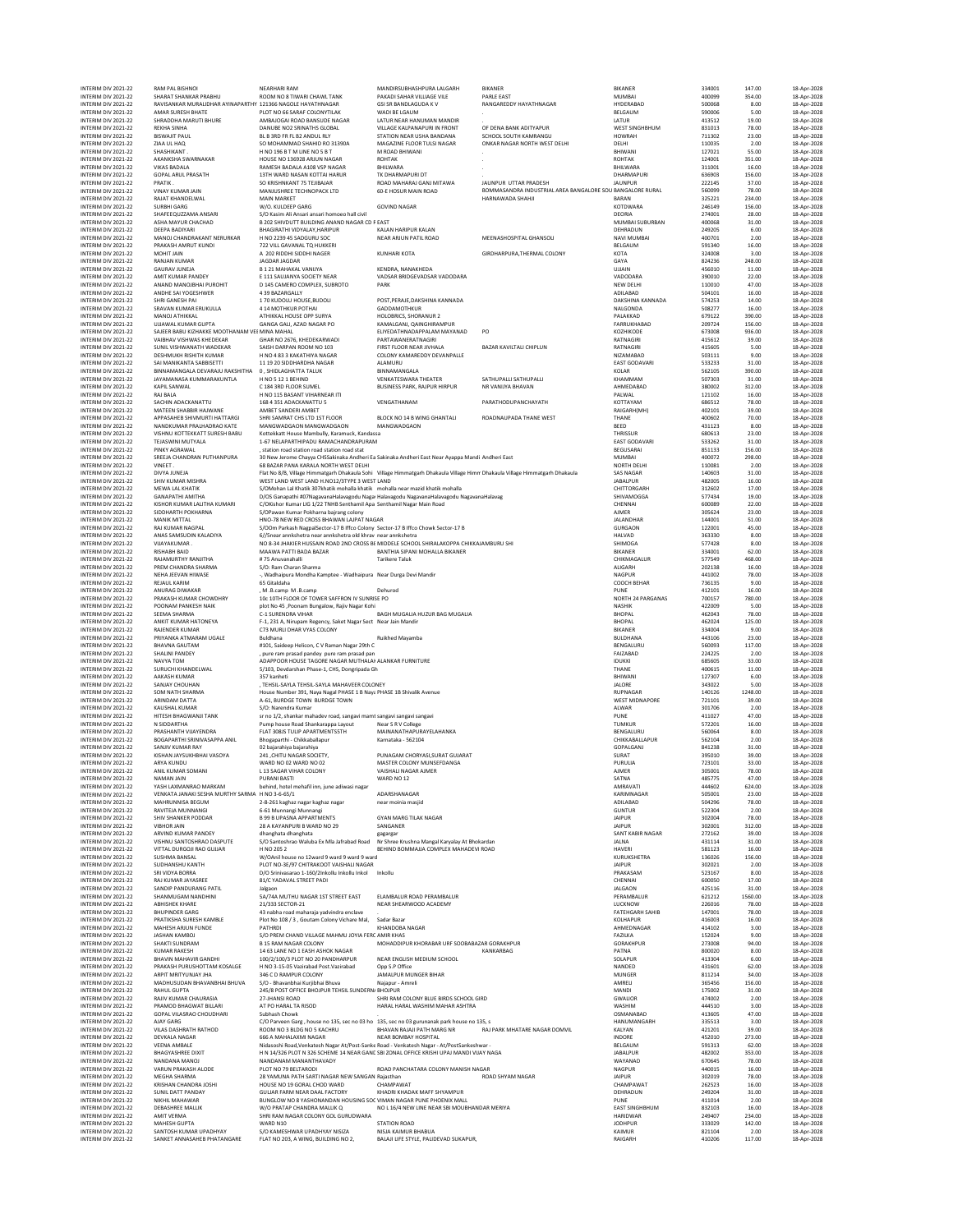| INTERIM DIV 2021-22<br>INTERIM DIV 2021-22                        | <b>LAXMAN KASHINATH GODKAR</b><br><b>VIKAS PURUSHOTTAM</b>                                   | GOLDSPOT COMPOUND PARSIWADA<br>1-E4 CHANDRA SHEKHAR AZAD                         | 201 VEER HANUMAN SOCIETY NO 2 SAHAR ROAD<br>NAGAR BHILWARA         |                                                                                                          | <b>MUMBAI</b><br>BHILWARA             | 400099<br>311001           | 42.00<br>3.00              | 18-Apr-2028<br>18-Apr-2028                |
|-------------------------------------------------------------------|----------------------------------------------------------------------------------------------|----------------------------------------------------------------------------------|--------------------------------------------------------------------|----------------------------------------------------------------------------------------------------------|---------------------------------------|----------------------------|----------------------------|-------------------------------------------|
| INTERIM DIV 2021-22                                               | PRATIK SATYANARAYAN SONI                                                                     | FLAT NO-05 SAHYADRI HERITAGE                                                     | B/H VITS HOTEL VEDANT NAGAR                                        | <b>STSTION ROAD</b>                                                                                      | AURANGABAD                            | 431001                     | 3.00                       | 18-Apr-2028                               |
| INTERIM DIV 2021-22<br>INTERIM DIV 2021-22                        | TANUMOY DUTTA GUPTA<br>NISHA KUMARI                                                          | 4/1369 CONVOY ROAD<br>GRAM- KORKAGHAT POST-                                      | CHOWKIDINGEE OPPOSITE<br>KORKAGHAT                                 | SAHARIA HALL DIBRUGARH<br>PATHARGAMA KORKAGHAT                                                           | DIBRUGARH<br>GODDA                    | 786001<br>814133           | 19.00<br>16.00             | 18-Apr-2028<br>18-Apr-2028                |
| INTERIM DIV 2021-22<br>INTERIM DIV 2021-22                        | MANJU PANDIT<br>RINKESH DINESHBHAI SARAIYA                                                   | ANANDAPALLY KARIMPUR<br>BUILDING NO. 68C FLAT                                    | NO. 14 MADH USUDAN CHSL                                            | NEAR MAJIWADA FLYOVER                                                                                    | <b>NADIA</b><br>Thane                 | 741152<br>400601           | 78.00<br>203.00            | 18-Apr-2028<br>18-Apr-2028                |
| INTERIM DIV 2021-22                                               | MADAN KUMAR                                                                                  | ROOM NO 202 DOORSANCHAR BHAWAN CUTT/ BSNL LINK ROAD                              |                                                                    |                                                                                                          | CUTTACK                               | 753012                     | 2.00                       | 18-Apr-2028                               |
| INTERIM DIV 2021-22<br>INTERIM DIV 2021-22                        | <b>KARTHIKEYAN B</b><br>SANTASA KASINATH                                                     | 548 BHARATHIDASAN STREET<br>2944 12TH CROSS                                      | <b>GOVINDHARAJ NAGAR</b><br>V V MOHALLA                            | PALAVANSATHU VELLORE                                                                                     | VELLORE<br><b>MYSORE</b>              | 632002<br>570002           | 593.00<br>2.00             | 18-Apr-2028<br>18-Apr-2028                |
| INTERIM DIV 2021-22<br>INTERIM DIV 2021-22                        | HUSSAIN ZAHID SYED<br>MOODU RAMBABU                                                          | 38 31 2ND MAIN RD<br>16 124 MOODU THANDA MARRIGUDEM                              | KALYAN NAGAR PO<br><b>BUDDHARAM KHAMMAM</b>                        | <b>BRINDAVAN NAGAR</b>                                                                                   | BANGALORE<br>YELLANDU                 | 560043<br>507210           | 76.00<br>156.00            | 18-Anr-2028<br>18-Apr-2028                |
| INTERIM DIV 2021-22                                               | NIKHIL JAGDISHPRASAD AGRAWAL                                                                 | RO BIHARILAL NAGAR                                                               | MURGI TALAL                                                        |                                                                                                          | JALNA                                 | 431203                     | 8.00                       | 18-Apr-2028                               |
| INTERIM DIV 2021-22<br>INTERIM DIV 2021-22                        | NILIMA GUPTA<br><b>RAMU THUMMA</b>                                                           | KISHAN SADAN CIVIL LINE<br>17 4 174 1 THILAK NAGAR                               | RAIPUR JHALAWAR<br>GODAVARIKHANI                                   | RAMAGUNDAM                                                                                               | <b>IHAI AWAR</b><br>KARIMNAGAR        | 326036<br>505214           | 76.00<br>31.00             | 18-Apr-2028<br>18-Apr-2028                |
| INTERIM DIV 2021-22<br>INTERIM DIV 2021-22                        | LAKKAPURAM PALANISAMY PRIYADARSHII B115 PRIME CITY APT 1 PHASE<br>ABUDHAR AL HASSAN          | D 102 FIRST FLOOR SHAHEEN                                                        | DODDATHOGURU ELECTRONICS CITY<br>BAGH JAMILA NAGAR OKHLA           |                                                                                                          | BENGALURU<br>NEW DELHI                | 560100<br>110025           | 14.00<br>22.00             | 18-Apr-2028<br>18-Apr-2028                |
| INTERIM DIV 2021-22                                               | PAMUJULA NAGESWARARAO                                                                        | 25 2 998 POLICE COLONY                                                           | <b>CURRENT OFFICE BACK SIDE</b>                                    | ANDHRAKESARI                                                                                             | NELLORE                               | 524004                     | 48.00                      | 18-Apr-2028                               |
| INTERIM DIV 2021-22<br>INTERIM DIV 2021-22                        | NSETHNA MADASI<br><b>HONEY CHAWLA</b>                                                        | 2 34 MANGAPET<br>201 KRITAN CALIDA APT 28TH                                      | SEC 2MAIN NR CHINMAY HSR LAYO                                      |                                                                                                          | ETURNAGARAM<br>BENGALURU              | 506172<br>560102           | 16.00<br>109.00            | 18-Apr-2028<br>18-Apr-2028                |
| INTERIM DIV 2021-22<br>INTERIM DIV 2021-22                        | <b>VARUN KUMAR</b><br>VIKAS PANDITRAO DIKALE                                                 | HOUSE NO 50<br>BRAHMAPURI SAWARGAON ROKDA                                        | WARD NO3<br>LATUR                                                  | PRATAP NAGAR                                                                                             | HAMIRPUR<br>AHMEDPUR                  | 177001<br>413515           | 101.00<br>7020.00          | 18-Apr-2028<br>18-Apr-2028                |
| INTERIM DIV 2021-22                                               | <b>AIAY SONIKUMAR</b>                                                                        | #17 STH CROSS BYRASANDRA                                                         | MAIN ROAD G M PALYA                                                | BANGALORE NORTH NEW THIPPASAND                                                                           | BENGALURU                             | 560075                     | 47.00                      | 18-Apr-2028                               |
| INTERIM DIV 2021-22<br>INTERIM DIV 2021-22                        | MINAZ AFTAB KHAN<br>SATTI VEERAREDDY                                                         | SR 130 58 PANMALA SINHGAD RD<br>71 277 52A 347 C NEAR RK GUDA                    | SHIV PRASAD SOC FLAT 3<br>PARK SR NAGAR COLONY                     | NR SHAHWAS HALL                                                                                          | PUNE<br><b>HYDERABAD</b>              | 411030<br>500038           | 3.00<br>234.00             | 18-Apr-2028<br>18-Apr-2028                |
| INTERIM DIV 2021-22<br>INTERIM DIV 2021-22                        | RICHA MATHUR<br>C N SHANKAR                                                                  | S O VIJAY MATHUR KICHLU STATE<br>22 KALASHA 4TH CROSS 2ND MAIN                   | BEHIND K M HOSPITAL BARAHDARI<br>HANUMAGIRI NGR CHIKKALASANDRA     | <b>MURAR</b><br>BANGALORE SUBRAMANYAPURA                                                                 | <b>GWALIOR</b><br>BENGALURU           | 474006<br>560061           | 156.00<br>156.00           | 18-Apr-2028<br>18-Apr-2028                |
| INTERIM DIV 2021-22                                               | ADITI.                                                                                       | 333 NYU KAOLONI SISAVALI                                                         | TEHSIL MANGROL DISTT RARAN                                         |                                                                                                          | BARAN                                 | 325206                     | 34.00                      | 18-Apr-2028                               |
| INTERIM DIV 2021-22<br>INTERIM DIV 2021-22                        | JAYAPRABHA NARAYANA<br>SANJAY JAIKUMAR ALSET                                                 | 002 KRISH APARTMENT 9TH MAIN<br>AKOLI ROAD PLOT NO 25 NITYANAND COLONY SAI NAGAR | MALLESHPALYA NEW                                                   | THIPPASANDRA                                                                                             | BENGALURU<br>AMRAVATI                 | 560075<br>444607           | 468.00<br>3.00             | 18-Apr-2028<br>18-Apr-2028                |
| INTERIM DIV 2021-22<br>INTERIM DIV 2021-22                        | JAGRUTI JIGNESH SUTARWALLA<br>PUSHPA ANILKUMAR KOTAK                                         | A-1. VASUKI, 7th<br>19/2 2ND CROSS R V SHETTY LAYOUT                             | RAJWADI ROAD.<br>SHESHADRIPURAM                                    | <b>GHATKOPAR (EAST)</b><br><b>BANGALORE NORTH</b>                                                        | <b>MUMBAI</b><br>BENGALURU            | 400077<br>560020           | 390.00<br>1872.00          | 18-Apr-2028<br>18-Apr-2028                |
| INTERIM DIV 2021-22                                               | HEMLATA KISHOR DESHPANDE                                                                     | MANANKUR, S.NO-2/1A,                                                             | <b>B-6,TALIAI GREENS</b>                                           | DHANKAWADI                                                                                               | PUNE                                  | 411043                     | 468.00                     | 18-Apr-2028                               |
| INTERIM DIV 2021-22<br>INTERIM DIV 2021-22                        | NAGENDRA PRASAD UPADHYAY<br>BASANT KUMAR SHARMA                                              | <b>DEVNAHARI SAHSON</b><br>S/O JAGDISH PRASAD SHARMA                             | C/O HARIVINOD JALPAN GR                                            |                                                                                                          | ALLAHABAD<br>CHURU                    | 221507<br>331001           | 62.00<br>234.00            | 18-Apr-2028<br>18-Apr-2028                |
| INTERIM DIV 2021-22<br>INTERIM DIV 2021-22                        | MUDIT NEMANI<br><b>KETKI MADHAV THOSAR</b>                                                   | S O SUNIL KUMAR NEMANI<br>63.HEMANTI SOCIETY                                     | C 20/13 A RAMAKANT NAGAR<br>DHOMAKAR ROAD, AMBIKA MARKET           | PISHACH MOCHAN<br>SAHAKAR NAGAR                                                                          | VARANASI<br>PUNE                      | 221002<br>411009           | 390.00<br>234.00           | 18-Apr-2028<br>18-Apr-2028                |
| INTERIM DIV 2021-22<br>INTERIM DIV 2021-22                        | SHREENAND B<br><b>MANORAMA PATRA</b>                                                         | NO 16/02<br>AT-PATRA SAHI CUTTACK                                                | A T STREET<br>COLLEGE SQUARE ORISSA IN FORNT                       | V V PURAM<br>OF GOPINATH TEMPLE                                                                          | BANGALORE<br>CUTTACK                  | 560004<br>753003           | 31.00<br>39.00             | 18-Apr-2028<br>18-Apr-2028                |
| INTERIM DIV 2021-22                                               | RISHAV CHORARIA                                                                              | <b>B 804 PANCHSHEEL APPS</b>                                                     | 493/B/1/G/T/ROADS, SHIBPUR                                         | HAORA CORPORATION SIBPUR                                                                                 | <b>HOWRAH</b>                         | 711102                     | 437.00                     | 18-Apr-2028                               |
| INTERIM DIV 2021-22<br>INTERIM DIV 2021-22                        | VINAYA GAURAV YADWANI<br>MOHAMMAD SAQUIB WAQAR                                               | 129/6 NISHCHAL BUNGLOW<br>5 2KELABAGAN TINSUTIA                                  | MSEB CLY BURUDGAON RD MANIK<br><b>IINE RHATAPARA IAGATDAL</b>      | NGR B/H ANAND RUSHIJI HOSP NGR<br><b>NORTH 24 PARGANAS</b>                                               | AHMEDNAGAR<br>NORTH 24 PARGANAS       | 414001<br>743125           | 16.00<br>133.00            | 18-Apr-2028<br>18-Apr-2028                |
| INTERIM DIV 2021-22<br>INTERIM DIV 2021-22                        | <b>ABHISHEK JALAN</b><br>NARENDRA VRAJLAL MEHTA.                                             | 111 KHEMMKA SATI MANDIR<br>RM NO 16 PREMJIPATEL CHAWL NO4                        | WARD NO. 24<br>TANK RD SHAPUR PADA ORLEM                           | CHURU<br>MALAD W                                                                                         | CHURU<br>MUMBAI                       | 331001<br>400064           | 45.00<br>156.00            | 18-Apr-2028<br>18-Apr-2028                |
| INTERIM DIV 2021-22                                               | SHARMILA RAJESHBHAI RAJPUT                                                                   | 17.AYODHYAPURI SOCIETY                                                           | OLD PADRA ROAD                                                     |                                                                                                          | VADODARA                              | 390020                     | 78.00                      | 18-Apr-2028                               |
| INTERIM DIV 2021-22<br>INTERIM DIV 2021-22                        | Pooia Khandelwal<br>Satish Tare                                                              | 11/4 .Gita Bhawan Road<br>69.                                                    | Opp.Rahul Appt.<br>Indrapuri Colony                                | Manoramaganj                                                                                             | Indore<br>Indore                      | 452001<br>452001           | 78.00<br>28.00             | 18-Apr-2028<br>18-Apr-2028                |
| INTERIM DIV 2021-22<br>INTERIM DIV 2021-22                        | Om Prakash Jangid<br>DIVYANSHU TARE                                                          | JYOTI NAGAR WARD NO.19<br>S/O SATISH TARE 69, INDRA                              | <b>SIKAR</b><br>PURI COLONY 301 SHRI LAXMI                         | RAJASTHAN<br>APARTMENT INDORE                                                                            | Sikar<br>INDORE                       | 332001<br>452001           | 390.00<br>17.00            | 18-Apr-2028<br>18-Apr-2028                |
| INTERIM DIV 2021-22                                               | <b>VEERABHADRA RAO SISTA</b>                                                                 | FLAT NO 201                                                                      | SRI NIDHI APARTMENTS                                               | STREET NO 8, HABSHIGUDA                                                                                  | <b>HYDERABAD</b>                      | 500007                     | 234.00                     | 18-Anr-2028                               |
| INTERIM DIV 2021-22<br>INTERIM DIV 2021-22                        | SANTOSH KUMAR SHAW<br>N GANESH KUMAR                                                         | 3 RAJA GOPI MOHAN STREET<br>2H, BHARANI BLOCK, DOSHI-                            | NAKSHATRA-I,OSB COLONY,                                            | WEST TAMBARAM.                                                                                           | KOLKATA<br>CHENNAI                    | 700006<br>600045           | 47.00<br>78.00             | 18-Apr-2028<br>18-Apr-2028                |
| INTERIM DIV 2021-22<br>INTERIM DIV 2021-22                        | SANGEETA KUMARI GUPTA<br>SAROJ DEVI                                                          | MOHLLA GANDHINAGAR<br>H NO SG 41 SHASTRI NAGAR NEAR                              | <b>TETARI BAZAR</b><br>MENKA SARI SANSAR KAVI NAGAR                | SIDDHARTH NAGAR                                                                                          | SIDDHARTHNAGAR<br>GHAZIABAD           | 272207<br>201002           | 16.00<br>229.00            | 18-Apr-2028<br>18-Apr-2028                |
| INTERIM DIV 2021-22                                               | JAYESH U KOSHTI<br>PRADEEP KUMAR CHOWDHRY                                                    | 14 MAHECHHA SOC                                                                  | <b>ISANPUR</b><br>SBLCOLONY SEC - B.1.                             |                                                                                                          | AHMEDABAD                             | 382443                     | 31.00                      | 18-Apr-2028                               |
| INTERIM DIV 2021-22<br>INTERIM DIV 2021-22                        | PUSHPALATHA G.                                                                               | MMB-1/102, SITAPUR RD.YOJNA,<br>PRATHYUSHA,                                      | 44/1968, KAIRALI STREET,                                           | LUCKNOW<br>KALOOR, (KOCHI),                                                                              | <b>ILICKNOW</b><br>ERNAKULAM          | 226021<br>682017           | 31.00<br>156.00            | 18-Apr-2028<br>18-Apr-2028                |
| INTERIM DIV 2021-22<br>INTERIM DIV 2021-22                        | R K V MALLIKHARJUNA<br>TRUPTI NYALKALKAR                                                     | S B H KAVURI HILLS BRANCH<br>1-2-288/25 SBH COLONY                               | PLOT 5 AMAR CO OP SOCIETY<br>DOMALGUDA                             | DURGAM CHERUVU RD KAVURI HILLS                                                                           | HYDERABAD<br>HYDERABAD                | 500033<br>500029           | 34.00<br>234.00            | 18-Apr-2028<br>18-Apr-2028                |
| INTERIM DIV 2021-22<br>INTERIM DIV 2021-22                        | ANURADHA NYALKALKAR                                                                          | H NO 1-2-288/25 SBH COLONY<br>BHAIRAVI A 701 OPP LAKSHDHAM                       | DOMALGUDA<br>SCHOOL DOORDARSHAN SOC                                | <b>GOREGAON E</b>                                                                                        | HYDERABAD                             | 500029<br>400063           | 78.00<br>173.00            | 18-Apr-2028<br>18-Apr-2028                |
| INTERIM DIV 2021-22                                               | <b>SUCHITRA S SATHE</b><br>NEELAM VARMA                                                      | 46 202 SEAWOODS ESTATES                                                          | NRI COMPLEX SECT 54 56 58                                          | NERUL                                                                                                    | <b>MUMBAI</b><br><b>NAVIMUMBA</b>     | 400706                     | 780.00                     | 18-Apr-2028                               |
| INTERIM DIV 2021-22<br>INTERIM DIV 2021-22                        | G BHARATHIMANOHAR<br>DAYANANDA V                                                             | H NO 11725 B 1103<br><b>TYPIST ACADEMIC SECTION</b>                              | FLAT NO 103 SOUTHERN PRIDE<br>TUMKUR UNIVERSITY B H ROAD           | GANDHINAGAR                                                                                              | HYDERABAD<br><b>TUMKUR</b>            | 500080<br>572103           | 234.00<br>16.00            | 18-Apr-2028<br>18-Apr-2028                |
| INTERIM DIV 2021-22<br>INTERIM DIV 2021-22                        | NISHANT PRAKASH TIRU<br>MADHU SINHA                                                          | VIKASH NAGAR ROAD NO 1A<br>JG 1 57 A VIKAS PURI TILAK                            | <b>HESAG HATIA</b><br>NAGAR SO WEST DELHI                          |                                                                                                          | RANCHI<br>NEW DELHI                   | 834003<br>110018           | 3.00<br>140.00             | 18-Apr-2028<br>18-Apr-2028                |
| INTERIM DIV 2021-22                                               | NEELIMA S HEDAOO                                                                             | 1139 N 4 D SECTOR PIPLANI                                                        | <b>BHEL BHOPAL</b>                                                 |                                                                                                          | <b>BHOPAL</b>                         | 462021                     | 31.00                      | 18-Apr-2028                               |
| INTERIM DIV 2021-22<br>INTERIM DIV 2021-22                        | DIPAK MANHARBHAI SHAH<br>KISHOR DAYALJI BHANUSHALI                                           | U 9 ARNATH CO.OP.H. SOC.LTD.<br>FLAT NO 101/102 FAM CHS                          | INSIDE BHAVNA FLATS, NR NARAY-<br>BLDG NO 2 SECTOR 11              | AN NAGAR BUS STOP, PALDI<br>PLOT 19 & 19A KOPARKHAIRANE                                                  | AHMEDABAD<br>THANE                    | 380007<br>400709           | 156.00<br>125.00           | 18-Apr-2028<br>18-Apr-2028                |
| INTERIM DIV 2021-22<br>INTERIM DIV 2021-22                        | MOHMED TARIO HAKEEM<br>HARISH CHANDRA MANCHANDA                                              | 12/782-783 KACHA MOGHALS POLE<br>262 KHIRKI ALI BEG                              | RANITALAV SURAT CITY<br>FAIZABAD                                   |                                                                                                          | SURAT<br>FAIZABAD                     | 395003<br>224001           | 47.00<br>8.00              | 18-Apr-2028<br>18-Apr-2028                |
| INTERIM DIV 2021-22<br>INTERIM DIV 2021-22                        | ANIL SAMPATLAL JAIN                                                                          | PAT ROAD                                                                         | ADARSH NAGAR                                                       | MANDANGAD RATNAGIRI                                                                                      | RATNAGIRI                             | 415203<br>246167           | 86.00<br>78.00             | 18-Apr-2028                               |
| INTERIM DIV 2021-22                                               | DEEPAKKUMAR DAYARAM DANDRIYAN<br>ANAND DHONDIBHAU SHINDE                                     | SIRUNDAPAURI GARHWAL MATIYALNA<br>DIDHA PAIN, AVASARI KHURD,                     | PAURI GARHWAL UTTRAKAND<br>NEAR HANUMAN TEMOLE                     | AVASARI KHURD, PUNE                                                                                      | PAURI GARHWAL<br>PUNE                 | 412405                     | 16.00                      | 18-Apr-2028<br>18-Apr-2028                |
| INTERIM DIV 2021-22<br>INTERIM DIV 2021-22                        | <b>Bhubaneswar Tewary</b><br>JUGAL KISHORE SOMANI                                            | VILLAGE-PARBAHAL POST<br>257,K, SONI HOSPITAL KE PASS                            | OFFICE-BAHARA P.S-SANTALDIH<br><b>BHUPAL GANJ</b>                  | BAHARA PURULIYA PARA                                                                                     | PURULIA<br>BHILWARA                   | 723146<br>311001           | 2.00<br>78.00              | 18-Apr-2028<br>18-Apr-2028                |
| INTERIM DIV 2021-22<br>INTERIM DIV 2021-22                        | SHOBHA DEVI BHATTAD<br>DARSHAN SURAYAKANT DOSHI                                              | <b>46 SWASTIK NAGAR</b><br>B-5, GARDEN VIEW APT.                                 | <b>GOLIBAR ROAD.</b>                                               | <b>GHATKOPAR (WEST)</b>                                                                                  | INDORE<br><b>MUMBAI</b>               | 452003<br>400086           | 780.00<br>39.00            | 18-Apr-2028<br>18-Apr-2028                |
| INTERIM DIV 2021-22                                               | KAVITA ARVINDKUMAR SHAH                                                                      | 10, ARUNODAYPARK SOCIETY,                                                        | NAVRANGPURA                                                        |                                                                                                          | AHMEDABAD                             | 380009                     | 78.00                      | 18-Apr-2028                               |
| INTERIM DIV 2021-22<br>INTERIM DIV 2021-22                        | PRADEEP KUMAR TIWARI<br>PRAVEEN KUMAR VARSHNEY                                               | 55 CHAK MUNDERA<br><b>F-5 MANSAROVAR COLONY</b>                                  | BEGAM SARAI ROAD<br><b>RAMGHAT ROAD</b>                            | <b>ALIGARH</b>                                                                                           | ALLAHABAD<br><b>ALIGARH</b>           | 211011<br>202001           | 624.00<br>234.00           | 18-Apr-2028<br>18-Apr-2028                |
| INTERIM DIV 2021-22<br>INTERIM DIV 2021-22                        | RISHIBHA VARSHNEY<br>ARASAPPA PALANIVELU                                                     | F-5 MANSAROVAR COLONY<br>54 / 28 WEST STREET,                                    | RAMGHAT ROAD<br>THIRUVAIYARU TALUKA,                               | THIRUVAIYARU, THANJAVUR DT                                                                               | ALIGARH<br>THANJAVUR                  | 202001<br>613204           | 234.00<br>156.00           | 18-Apr-2028<br>18-Apr-2028                |
| INTERIM DIV 2021-22                                               | BUTCHI REDDY BUTCHI REDDY GARI                                                               | H NO 18-1-280/A3                                                                 | <b>BHAVANI NAGAR</b>                                               |                                                                                                          | <b>TIRUPATI</b>                       | 517501                     | 312.00                     | 18-Apr-2028                               |
| INTERIM DIV 2021-22<br>INTERIM DIV 2021-22                        | <b>G C BHARDWAJ</b><br>SATYAJIT CHAKRABORTY                                                  | H NO-4112<br>78/1                                                                | DURGA MATA MANDIR GALI<br><b>COLLEGE ROAD</b>                      | SHIVAJI NAGAR<br>SADAR HOWRAH                                                                            | LUDHIANA<br><b>HOWRAH</b>             | 141008<br>711103           | 156.00<br>23.00            | 18-Apr-2028<br>18-Apr-2028                |
| INTERIM DIV 2021-22<br>INTERIM DIV 2021-22                        | <b>BAPPA SAHA</b><br>RUPALBEN RAJENDRABHAI SHAH.                                             | 20<br>62, LALII NAGAR                                                            | KALIMUDDIN SARKER LANE<br>BEHIND VISHAL NAGAR                      | BELEGHATA<br>ADAJAN ROAD                                                                                 | KOLKATA<br>SURAT                      | 700010<br>395009           | 8.00<br>264.00             | 18-Apr-2028<br>18-Apr-2028                |
| INTERIM DIV 2021-22                                               | VIPUL DAYARAM KADAM                                                                          | PRATAPNAGAR ROAD ROOM NO 7                                                       | RAM DHODU CHAWL NEAR ANIL                                          | DOCTRO BHANDUP WEST S.O.                                                                                 | <b>MUMBAI</b>                         | 400078                     | 3.00                       | 18-Apr-2028                               |
| INTERIM DIV 2021-22<br>INTERIM DIV 2021-22                        | AKSHAY NAGPAL<br><b>GOPA RAM</b>                                                             | K-12/5 DLF PHASE 2<br>BALAU SANSAN BARMER                                        | <b>GURGAON</b><br><b>BALAU JATI</b>                                | DLF QE<br>BARMER                                                                                         | GURUGRAM<br>BARMER                    | 122002<br>344026           | 8.00<br>312.00             | 18-Apr-2028<br>18-Apr-2028                |
| INTERIM DIV 2021-22<br>INTERIM DIV 2021-22                        | <b>KRUTTIKA GIRISH DESAI</b><br>JAYESH KUMAR JAIN                                            | COZI HOM E-1<br>GORAKHPUR                                                        | NARGIS DUTT RD PALI HILL<br>MAINROAD                               | <b>BANDRA WEST</b>                                                                                       | <b>MUMBAI</b><br><b>JABALPUR</b>      | 400050<br>482001           | 39.00<br>23.00             | 18-Apr-2028<br>18-Apr-2028                |
| INTERIM DIV 2021-22<br>INTERIM DIV 2021-22                        | Abhinav Mishra<br>Seema Khichi                                                               | 20 PANT NAGAR MAHALGAON<br>5 BASANT COLONY BEAWAR [RAJ]                          | <b>GWALIOR R S CITY CENTER</b><br>BEAWAR MASUDA ROAD AIMER         | GWALIOR BEHIND A G OFFICE GWALIOR GIRD<br><b>BEAWAR</b>                                                  | GWALIOR<br><b>AJMER</b>               | 474002<br>305901           | 8.00<br>195.00             | 18-Apr-2028<br>18-Apr-2028                |
| INTERIM DIV 2021-22                                               | Harsha Praveen Agarwal                                                                       | <b>B 408 TWIN TOWER 4TH FLOOR</b>                                                | 2ND CROSS LANE LOKHANDWALA                                         | CIRCLE AZAD NAGAR ANDHERI                                                                                | MUMBAI                                | 400053                     | 936.00                     | 18-Apr-2028                               |
| INTERIM DIV 2021-22<br>INTERIM DIV 2021-22                        | <b>Biharee Lal</b><br><b>MANJIT KAUR</b>                                                     | NECHHWA, SIKAR<br>KULDEEP SINGH HOUSE NO 2743                                    | <b>SIKAR</b><br>WARD 9 STREET NO 1                                 | NR TAIPUR ROAD KISHORE NAGAR                                                                             | SIKAR<br>LUDHIANA                     | 332026<br>141008           | 31.00<br>78.00             | 18-Apr-2028<br>18-Apr-2028                |
| INTERIM DIV 2021-22<br>INTERIM DIV 2021-22                        | BAPPADITYA DEBNATH<br>Ranieet Jitendra Kadam                                                 | MAHISHA MALHANDAPUR MAHISHA<br>B-6 SADGURU ANGAN, S.N.35/3/4                     | MALHHLAN DAPUR NORTH 24<br>MOHAN NAGAR DHANKAWADI.                 | PARGANAS KUMRA KASHIP UR NEAR BUDER HATI BU NORTH 24 PARGANAS<br>DHANKAWADI. DHANLAXMI SWEET JAWAL. PUNE | PUNE                                  | 743271<br>411043           | 2.00<br>8.00               | 18-Apr-2028<br>18-Apr-2028                |
| INTERIM DIV 2021-22                                               | <b>INDIRA KHATIK</b>                                                                         | DO MANGI LAL KHATIK                                                              | BADHOR, BHILWARA                                                   | NEAR GOVT SCHL, BHILWARA                                                                                 | BHILWARA                              | 311302                     | 281.00                     | 18-Apr-2028                               |
| INTERIM DIV 2021-22<br>INTERIM DIV 2021-22                        | ANAND MANBHARAN JHA<br>Baga Ram                                                              | 129 4 4 RAMGHAD NAGAR<br>11-A. SHIVDHARA SOCIETY, ODHAV                          | <b>GOSHALA ROAD</b><br>INDUSTRIAL ESTATE, ODHAV.                   | NEAR SHIV SENA SAKHA<br><b>BHARAT GAS ROAD, AHMEDARAD</b>                                                | <b>MUMBAI</b><br>AHMEDABAD            | 400080<br>382415           | 20.00<br>9.00              | 18-Apr-2028<br>18-Apr-2028                |
| INTERIM DIV 2021-22<br>INTERIM DIV 2021-22                        | Vinit Dattatray Dhaigude<br>BAMNIYA VANITABEN MALSINH                                        | <b>D.P.ROAD GANESHKHIND</b><br>LALBAGLA COUMPUND                                 | S.N.-232/2 VIDHATE VASTI<br>DEVGADBARIA DEVGADH BARIA              | VIJAY NAGAR BANER J.K.PREES PUNE PUNE CITY                                                               | PUNE<br>PANCHMAHAL                    | 411007<br>389380           | 144.00<br>780.00           | 18-Apr-2028<br>18-Apr-2028                |
| INTERIM DIV 2021-22                                               | ARHISHEK KUSHWAHA                                                                            | S/O VINESH KUMAR KUSHWAHA                                                        | SHIVRAJPUR DEORIA                                                  |                                                                                                          | <b>DEORIA</b>                         | 274702                     | 8.00                       | 18-Apr-2028                               |
| INTERIM DIV 2021-22<br>INTERIM DIV 2021-22                        | MONA LISHA<br>SAMATA BANTHIA                                                                 | <b>EAST OF RNAR COLLAGE</b><br><b>BANTHIA CHOWK BIKANER</b>                      | PNB BANK SIDE<br><b>BIKANER</b>                                    | SHRIKRISHNAPURI                                                                                          | SAMASTIPUR<br>BIKANER                 | 848101<br>334001           | 158.00<br>31.00            | 18-Apr-2028<br>18-Apr-2028                |
| INTERIM DIV 2021-22<br>INTERIM DIV 2021-22                        | NITISH DHAWAN<br><b>VINOD KUMAR</b>                                                          | 404/8 LADWA INDRI ROAD OPPSITE<br><b>FATEHPUR PALNAGAR SIWAN</b>                 | HANUMAN MANDIR LADWA LADWA<br>PALNAGAR GATE SIWAN                  | RURALPART76                                                                                              | KURUKSHETRA<br>SIWAN                  | 136132<br>841226           | 78.00<br>47.00             | 18-Apr-2028<br>18-Apr-2028                |
| INTERIM DIV 2021-22                                               | JITENDRA KUMAR GUPTA                                                                         | KB 104                                                                           | <b>KAVI NAGAR</b>                                                  | GHAZIABAD                                                                                                | GHAZIABAD                             | 201002                     | 31.00                      | 18-Apr-2028                               |
| INTERIM DIV 2021-22<br>INTERIM DIV 2021-22                        | ARCADIA SHARE AND STOCK BROKERS PVT 328, NINAD CO-OP.HSG SOCIETY,<br>RAJENDRA PRASAD AGARWAL | C 8/3 SHRI KRISHNA APARMENT                                                      | BLDG NO.7, KHER NAGAR,<br><b>LAD SOCIETY VASTRAPUR</b>             | BANDRA (EAST),                                                                                           | MUMBAI<br>AHMEDABAD                   | 400051<br>380024           | 1018.00<br>55.00           | 18-Apr-2028<br>18-Apr-2028                |
| INTERIM DIV 2021-22<br>INTERIM DIV 2021-22                        | <b>SWAPAN KUMAR MAITI</b><br><b>GYAN PRABHA SACHDEVA</b>                                     | S/O-IT PRARODH KUMAR MAITI<br>904                                                | VI-NAI GOPALPUR (PURBAPARA)<br>PEARL TOWER, ARIHANT                | PO-GOPALPUR, P.S-MAHISHADAL<br>AMBENCE CROSSING REPUBLIC                                                 | NAI GOPALPUR<br>GHAZIABAD             | 721628<br>201016           | 78.00<br>234.00            | 18-Apr-2028<br>18-Apr-2028                |
| INTERIM DIV 2021-22<br>INTERIM DIV 2021-22                        | ANIL KUMAR SINGHAL                                                                           | 11/214                                                                           | WEST AZAD NAGAR<br>V S KSHETRA KISHANPOLE                          | DELHI                                                                                                    | DELHI<br><b>JAIPUR</b>                | 110051<br>302001           | 218.00<br>234.00           | 18-Apr-2028                               |
| INTERIM DIV 2021-22                                               |                                                                                              |                                                                                  |                                                                    |                                                                                                          |                                       |                            |                            | 18-Apr-2028                               |
| INTERIM DIV 2021-22                                               | KAVITA DEVI<br>ASHOK KUMAR VERMA                                                             | 2776 KHAJANEWALO KA RASTA<br>75 PANCHWATI YOGNA                                  | J.D.A. COLONY GUJAR KI THADE                                       | <b>JAIPUR</b>                                                                                            | <b>JAIPUR</b>                         | 302020                     | 234.00                     | 18-Apr-2028                               |
| INTERIM DIV 2021-22                                               | DIPIKA ARORA<br>SUSHEEL TANDON                                                               | Vrindavan Appt 13 Priyanath<br>H NO 7 BODHI MARG                                 | Mullick Rd Nr Bhowanipore<br><b>NEAR ARJUN MARG</b>                | <b>Police Station Kalighat Circus</b><br>DLF CITY PHASE 1 DLF QE                                         | Avenue Kolkata<br><b>GURGAON</b>      | 700026<br>122002           | 468.00<br>312.00           | 18-Apr-2028<br>18-Apr-2028                |
| INTERIM DIV 2021-22                                               | <b>ABHIJIT VIJAY GAWDE</b>                                                                   | 35 773 ADARSH NAGAR WORLI COLO                                                   | NEAR CENTURY BAZAR WORLI                                           |                                                                                                          | MUMBAI                                | 400030                     | 1170.00                    | 18-Apr-2028                               |
| INTERIM DIV 2021-22<br>INTERIM DIV 2021-22                        | ARUN KUMAR VYAS<br>VILAS VIJAYSING RAGHUVANSHI                                               | S/O SHYAM SUNDER VYAS<br>13 LOKMANYA COLONY                                      | 191 1ST C ROAD                                                     | NEAR RAJAN AMPLIFIER                                                                                     | <b>JODHPUR</b><br>NANDURBAR           | 342003<br>425412           | 156.00<br>78.00            | 18-Apr-2028<br>18-Apr-2028                |
| INTERIM DIV 2021-22<br>INTERIM DIV 2021-22                        | HIREN PRAVINBHAI LATHIYA<br>CHANDRA KALA SAINI                                               | E902 VASTU PUJAN HEIGHT<br>WARD NO 1 PAWARIA DHANE                               | NEAR SWASTIK PLAZA<br>PO KHUDA CHIRAWA                             | YOGI CHAWK PUNAGAM<br><b>JHUNJHUNU</b>                                                                   | SURAT<br><b>JHUNJHUNU</b>             | 395010<br>333031           | 342.00<br>2.00             | 18-Apr-2028<br>18-Apr-2028                |
| INTERIM DIV 2021-22<br>INTERIM DIV 2021-22                        | SUNIL KUMAR JAIN<br>SANTOSH MITTAL                                                           | 704 DUTT MAINDIR ROAD                                                            | OPP NATIONAL HOSPITAL<br>PANCHKULA                                 | GOALBAZAR JABALPUR                                                                                       | <b>JABALPUR</b>                       | 482001<br>134109           | 78.00                      | 18-Apr-2028                               |
| INTERIM DIV 2021-22                                               | SRIKANTH SIVANGULA                                                                           | HOUSE NO 370 SECTOR 8<br>10-6-147/6A BURHANPURAM                                 | BURHANPURAM KHAMMAM                                                |                                                                                                          | PANCHKULA<br>KHAMMAM                  | 507001                     | 234.00<br>198.00           | 18-Apr-2028<br>18-Apr-2028                |
| INTERIM DIV 2021-22<br>INTERIM DIV 2021-22                        | VANDANA PREMRAJ PHULFAGAR<br>JAYDEEP CHHOTALAL SHINGADIYA                                    | PACHAKANDIL CHOWK<br>ISHWARIYA MAIN ROAD                                         | SHIRUR<br>JAMNAGAR ROAD MADHAPAR                                   | <b>DIST PUNE</b>                                                                                         | PUNE<br>RAJKOT                        | 412210<br>360006           | 5.00<br>55.00              | 18-Apr-2028<br>18-Apr-2028                |
| INTERIM DIV 2021-22<br>INTERIM DIV 2021-22<br>INTERIM DIV 2021-22 | <b>SUMIT RAJDEV</b><br>MINAL KUMARI JAIN<br>SUBHAS CHANDRA PAUL                              | S O MANISH RAJDEV<br>43<br>DHRUBDANGAL PO                                        | D 53 88 A 2 NEAR PDR MALL<br>EDDAPALAYAM STREET<br>RADHANAGAR ROAD | LUXA ROAD VARANASI VARANASI<br><b>BURNPUR DT BURDWAN</b>                                                 | VARANASI<br>CHENNAI<br><b>BURNPUR</b> | 221001<br>600003<br>713325 | 764.00<br>156.00<br>156.00 | 18-Apr-2028<br>18-Apr-2028<br>18-Apr-2028 |

|                                            | 2.0                                                                                                              |
|--------------------------------------------|------------------------------------------------------------------------------------------------------------------|
| $\overline{1}$                             | 3.0<br>3.0                                                                                                       |
| $\overline{1}$                             |                                                                                                                  |
|                                            | $\begin{array}{r} 19.0 \\ 16.0 \\ 78.0 \\ 203.0 \\ 2.0 \end{array}$                                              |
|                                            |                                                                                                                  |
|                                            |                                                                                                                  |
| $\overline{1}$                             |                                                                                                                  |
| Ĺ<br>$\overline{2}$                        |                                                                                                                  |
| $\overline{2}$                             | 593.0                                                                                                            |
|                                            |                                                                                                                  |
| 10                                         |                                                                                                                  |
| ì3                                         |                                                                                                                  |
|                                            |                                                                                                                  |
|                                            |                                                                                                                  |
|                                            |                                                                                                                  |
|                                            |                                                                                                                  |
|                                            |                                                                                                                  |
|                                            |                                                                                                                  |
| $^{12}$                                    |                                                                                                                  |
| $\overline{1}$                             |                                                                                                                  |
| 15                                         |                                                                                                                  |
|                                            |                                                                                                                  |
| 30                                         |                                                                                                                  |
| 38                                         |                                                                                                                  |
| 36                                         |                                                                                                                  |
| $\frac{1}{2}$                              |                                                                                                                  |
| 36                                         |                                                                                                                  |
| 75                                         |                                                                                                                  |
| $\overline{a}$                             |                                                                                                                  |
|                                            |                                                                                                                  |
| 20                                         | ı                                                                                                                |
|                                            |                                                                                                                  |
| 37                                         |                                                                                                                  |
| $\overline{1}$                             |                                                                                                                  |
| $^{12}$                                    |                                                                                                                  |
| 39                                         |                                                                                                                  |
| )4                                         |                                                                                                                  |
| $\overline{2}$                             |                                                                                                                  |
|                                            |                                                                                                                  |
| $\overline{1}$                             |                                                                                                                  |
| $\overline{1}$                             |                                                                                                                  |
| 4                                          |                                                                                                                  |
| 20                                         |                                                                                                                  |
| $\overline{1}$                             |                                                                                                                  |
| $\overline{1}$                             |                                                                                                                  |
|                                            | 78.0 28.0 390.0 17.0 234.0 47.0 234.0 47.0 234.0 47.0 234.0 78.0 234.0 78.0 234.0 78.0 0 234.0 78.0 0 234.0 16.0 |
| $\frac{1}{1}$                              |                                                                                                                  |
| 37                                         |                                                                                                                  |
| 36                                         |                                                                                                                  |
| 15                                         |                                                                                                                  |
| 37                                         |                                                                                                                  |
| $^{12}$                                    |                                                                                                                  |
|                                            |                                                                                                                  |
|                                            |                                                                                                                  |
| i                                          |                                                                                                                  |
|                                            |                                                                                                                  |
| 29                                         |                                                                                                                  |
| 29                                         |                                                                                                                  |
| 36                                         |                                                                                                                  |
| 30                                         |                                                                                                                  |
| )3                                         |                                                                                                                  |
| 3                                          | 3.0                                                                                                              |
| 18                                         |                                                                                                                  |
| 21                                         |                                                                                                                  |
|                                            |                                                                                                                  |
| )9                                         |                                                                                                                  |
| )<br>33<br>37                              |                                                                                                                  |
|                                            |                                                                                                                  |
| 3                                          | a., 40.0<br>40.0<br>31.0<br>56.0<br>25.0<br>47.0<br>86.0<br>78.0<br>16.0<br>2.0                                  |
| 57                                         |                                                                                                                  |
| )5                                         |                                                                                                                  |
| 16                                         | 2.0<br>78.0<br>780.0<br>39.0                                                                                     |
| $\overline{1}$<br>)3                       |                                                                                                                  |
| 36                                         |                                                                                                                  |
| $^{9}$                                     |                                                                                                                  |
| 11                                         |                                                                                                                  |
| $\overline{1}$                             | 78.0<br>78.0<br>624.0<br>234.0<br>234.0<br>156.0<br>156.0<br>23.0                                                |
| $\overline{1}$                             |                                                                                                                  |
|                                            |                                                                                                                  |
| $\overline{1}$                             |                                                                                                                  |
| Co                                         |                                                                                                                  |
|                                            |                                                                                                                  |
| 10                                         | $8.0$<br>$264.0$<br>$3.0$                                                                                        |
| )9<br>78                                   |                                                                                                                  |
|                                            |                                                                                                                  |
| J                                          | 8.0                                                                                                              |
| 26<br>50                                   | $0.4$<br>39.0<br>23.0<br>31                                                                                      |
| $\overline{1}$                             |                                                                                                                  |
| $\overline{2}$                             | 8.0                                                                                                              |
| $\overline{1}$                             |                                                                                                                  |
| $\frac{1}{2}$                              | $\frac{0.0}{195.0}$<br>936.0                                                                                     |
| 26                                         | 31.0                                                                                                             |
| 38                                         |                                                                                                                  |
| 71                                         | $78.0$<br>2.0                                                                                                    |
| 13                                         | 8.0                                                                                                              |
| $\overline{2}$                             | 281.0                                                                                                            |
| 30                                         | 20.0                                                                                                             |
| 15                                         | $rac{6.6}{9.0}$                                                                                                  |
| 37                                         |                                                                                                                  |
| 30                                         | 144.0<br>780.0<br>8.0<br>158.0<br>158.0                                                                          |
| $\overline{2}$                             |                                                                                                                  |
| )1<br>)1                                   |                                                                                                                  |
|                                            |                                                                                                                  |
| 32<br>26                                   |                                                                                                                  |
| $\overline{2}$                             | 78.0<br>78.0<br>47.0<br>31.0                                                                                     |
| 51                                         |                                                                                                                  |
| 24                                         | 1018.0<br>55.0                                                                                                   |
| 28                                         | 78.0                                                                                                             |
| 16                                         | 234.0                                                                                                            |
| 51                                         | 234.0<br>234.0<br>234.0<br>468.0                                                                                 |
| $\overline{1}$                             |                                                                                                                  |
| 20                                         |                                                                                                                  |
| 26                                         |                                                                                                                  |
| $\overline{2}$                             | 312.0<br>312.0<br>170.0<br>156.0                                                                                 |
| 30                                         | i                                                                                                                |
| $^{3}$                                     |                                                                                                                  |
| 12                                         |                                                                                                                  |
| 10                                         |                                                                                                                  |
|                                            |                                                                                                                  |
|                                            | $78.0$ $342.0$ $2.0$                                                                                             |
|                                            | 78.0                                                                                                             |
|                                            |                                                                                                                  |
|                                            | 234.0<br>198.0                                                                                                   |
|                                            |                                                                                                                  |
|                                            |                                                                                                                  |
| 31<br>$^{1}$<br>)9<br>)1<br>10<br>)6<br>)1 | $50.0$<br>5.0<br>55.0<br>764.0<br>7                                                                              |
| )3<br>25                                   | , -<br>156.0<br>156.0                                                                                            |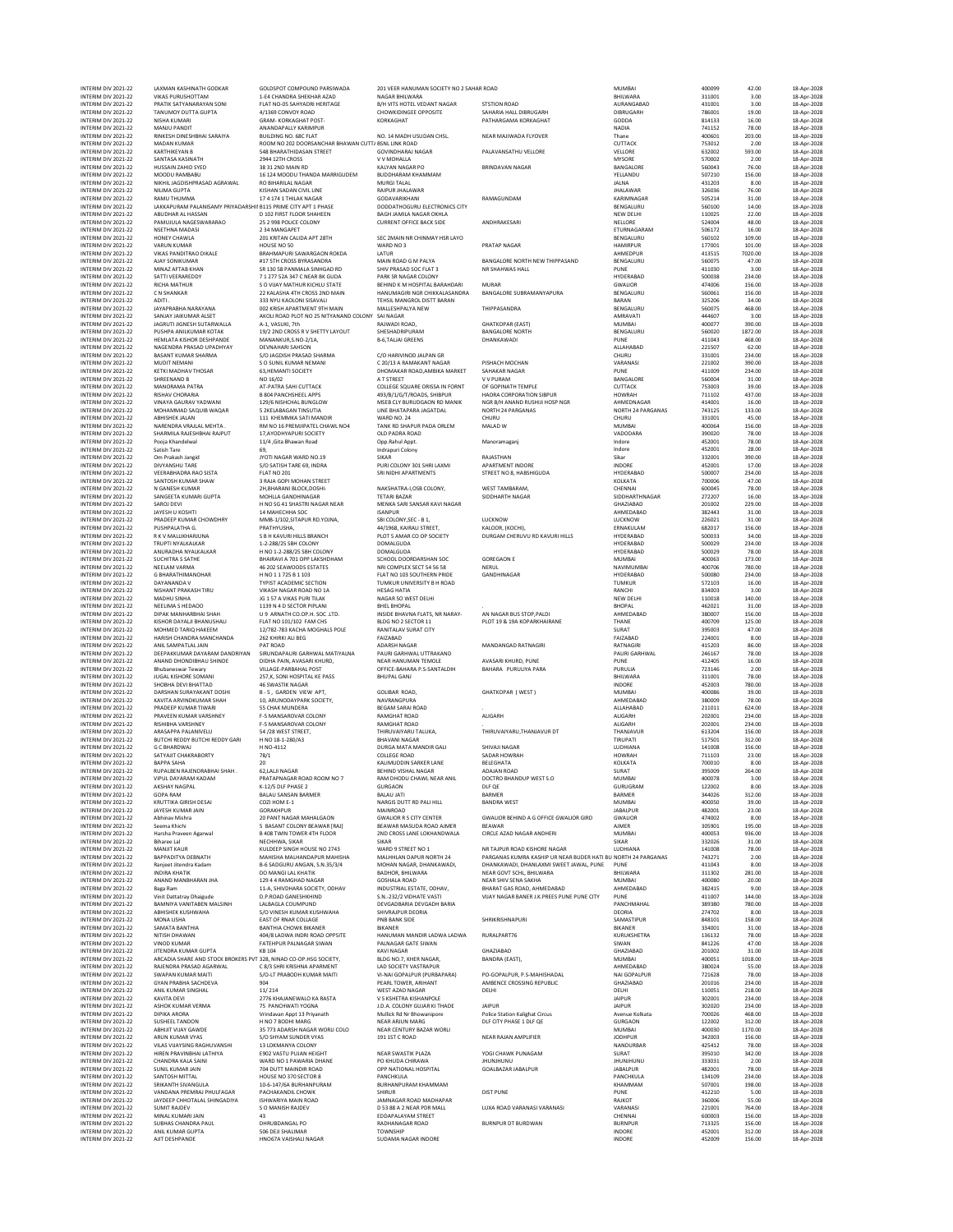INTERIM DIV 2021-22 NAVJOT SINGH SRAN DAV SCHOOL WALI GALI WATER WORKS ROAD WARD NO 14 MANSA 151505 443.00 18-Apr-2028 INTERIM DIV 2021-22 NANDA KUMAR BEJ TIKARHAT BELTALA GODA (P) LAKURDI BARDDHAMAN BARDDHAMAN 713102 312.00 18-Apr-2028 INTERIM DIV 2021-22 SUMIT BANSAL HNO 32/41 B GHUMANI BAZAR KANPUR KANPUR 208001 94.00 18-Apr-2028 INTERIM DIV 2021-22 RAGINI K CHOKSHI 101-B,BAFNA APPT 276,MOGAL LANE, MATUNGA-WEST MUMBAI 400016 390.00 18-Apr-2028 INTERIM DIV 2021-22 MOTILAL OSWAL FINANCIAL SERVICES LTD M/S MOTILAL OSWAL SEC. LTD. 2ND FLR,PALM SPRING CENTER NEW MALAD LINK ROAD,MALAD-WEST MUMBAI 400064 323.00 18-Apr-2028 MTERM ON 2021-22 SONTA AGANVAL. HNO 7-5-SSEETARM PET TANDUR ANAGREDY ASHOK VIHAR HOLD HYDERABAD 50.114 11.0052<br>INTERM ON 2021-22 SUIDCHANA . HOUSE NO 25 GENERE -1 CHAMAN GARDEN RANGAREDY ASHOK HARA HOLD . HARA-2021 . HOLD<br> INTERIM DIV 2021-22 SANJAY MEHTA . 44/2,SARAT BOSE ROAD L R SARANI KOLKATA 700025 78.00 18-Apr-2028 INTERIM DIV 2021-22 ARCHANA NANDLAL TOSHNIWAL 4Q/ZANAT BOSE RIOD LE ARCHANA KEDGAON DEVI, AHMEDNAGAR AND MONDE<br>INTERIM DIV 2021-22 ARCHANA NANDLAL TOSHNIWAL 508/19, AMBIKA NAGAR, KEDGAON MAGMURINAGAR, KEDGAON AHMEDNAGAR AH INTERIM DIV2021-22 NANDIALGIRIJALALTOSHNIWAL. SOB/19.AMBIKANAGAR, KEDGAON, KEDGAON, AHMEDNAGAR AHMEDNAGAR AHMEDNAGAR 414005 156.00 18-Apr-2022<br>NTERIM DIV2021-22 MADHURIHARIYA BAJARPETIAMUTHAGALI VAMBORITALRAHURI VAMBORI AH INTERNATON DIN DATA MESSIMPRODUNA NOMING HAND MANU MENARA PURANG MANARA SA PARA PARA PARA 2013 - 18-AP-2023<br>INTERNATOR 2021-22 SAVITRI AGRAMAL MIG-83 MAGES PALEMANING PALEMANING AGRA AGRA MONDERNATOR AUGARH AUGARH 2020<br>INT INTERIM DIV.2021-22 JAQIDISH RAGADAL MIS-1331 - ANG-2021 - ANG PARVATHI ANG PARTHI ANG PARTHI ANG PARTHI ANG P<br>INTERIM DIV.2021-22 MANISHA INDEPLAL INCREAS TESIDENCY, ANG PARTHI ANG PARTHI ANG PARTHI NANDANA GUDDEANGADA,<br>I INTERIM DIV 2021-22 ROHINI ATUL MHAMANE NA VASAHAT NAVIN VASAHAT TAKLI PANDHARPUR 413304 156.00 18-Apr-2028 INTERM DIV.2021-22 KOMALCHANDASHEKHARFALAKE 21-686, NEAHA AWAHAR ANGARANGARKARANGANGANGAKANGALAKANGALAKANGALAK<br>INTERMON-2021-22 INDIRANANDKISHOR-SONIYA ASHISH-PRAKASH-COMPLEX TREET NO SVERAVALRADHAKANISHINA TEMPLE.ROAD PAT INTERIM DIV TRANSIN DIVISIH DIVISIH DIVISIH PRAKASH COMPLEX STREET NO SUBANAL PEMBEN TEMPLE RADHAKRUSHNA TEMPLE<br>INTERIM DIVISIZIZIZ BHAWNA RAITANI ISA-2028 SELJB-10 VERAVAL SINDHU NAGAR POST MANAS NAGAR POST MANAS NAGAR DI INTERIM DIV 2021-22 BAINWARAITAN SGLO-2021-22 BAING SGLO-2021<br>INTERIM DIV 2021-22 BAING ARAITANI SCHONG C-47 UNAGRA SUNDHU NAGAR SANDALI PATAMONI POST MANAS NAGRI SANDA DI<br>INTERIM DIV 2021-22 DIE BAING REARITARI SANDA DIS MTERIM DIVITAL MARKSHANN NAGAR MARKSHANN MARKSHANN (MEST) (202005 312.00 18-Apr-2022<br>INTERIM DIVITALS (202005 202005) 156.00 18-Apr-2022<br>INTERIM DIVITALS MEDANTA REALESTATE PRIVATE UNITED 310 A PLOT MOS ANN MARK DISPOSITIO INTERIM DIV 2021-22 KALI PRASAD SWAIN EMAMI CITY BL-C-1, 10TH FR,FL -1003 2 JESSORE ROAD KOLKATA KOLKATA,WEST BENGAL 700028 16.00 18-Apr-2028 INTERIM DIV 2021-22 VIOUON INOU RESAIN DIVIDENCES IN THE RELEASE ON THE RESORT DIVIDEND WAS DRIVIDENT ON THE RE<br>INTERIM DIVIDENCE RESORT THE RESORT ON THE RESORT MOTILAL NEHRU NAGAR BEGUMPET HYDERABAD HYDERABAD TELANGANA 5 INTERM DIVALIAN DN 1390 - ONE OVERVINCUONY DURGAPUR DURGAM DIST-BURDWAM DISTAND DISTAND DISTAND DISTANDON DIST<br>INTERMIDIV2021-22 DEBABRATAKUMARNANDAN G2CASHUTOSH MUKHENEEROAD MULL NULL NULL CALCUTTAWESTBENGAL 700020 234.0 INTERIM DIV 2021-22 SIBARI BORTHAKUMAR NANDAN CO PRASANTA KULIKDAR MIKIHE ROAD FAMINEN'I FLAT INO SE CO PRASANTA KURIKDAR KRRINE WOODS APARTMENT FLAT INO SE CO PROGRAM AND A CO PRASANTA KURIKDAR SARA POOS APARTMENT FLAT IN MTERM ON 2021-22 GURSWAUP NORMAN NO MAGNET SANDER SERIA AGADEMOND NEWSLAGE HANDER WARE MAGNET AGROES 156.00 18-Apr-2022<br>INTERM ON 2021-22 DASHMUAIN AND MAGNET AGRINED NORMAN SERIAL BOOK ON HOWARD HOWARD HOWARD UDAINUR SAND INTERM ON 2021-22 JINCROFERNIMARIAN SANG-2020 - S, BE-BLOCK SOLETARY AND SANG-2020 - DEL PRIMADHYA PRADES 234.00 18-Apr-2022<br>INTERM DIVIDENCE AND HAVOR-2021 - AND SANG-2020 - AND SANG-2020 - AND SANG-2020 - AND SANG-2020 -MITERIM DV.2021-22 SURVES SHAH MANAGEMENT CONTINUES AN MUMBAL MUMBAL MONAGEMENT MANAGEMENT SIGOOG S6.00 13-Apr-2022<br>INTERIM DV.2021-22 SURESH SHAH MANAGEMENT DOGS DRAMELO NATIONAL ARK BORIVALIAST MANAGEMENT MANAGEMENT RANS INTERIM DIV 2021-22 UNESH SHAT PARANEL DU RANGTAN DIVIDENTIAL HIGH DIVIDENTIAL HIGH DIVIDENTIAL HIGH DIVIDENTIA<br>INTERIM DIVIDENTIAL A 2011 VINT APPROXIMATE POLICY SET ON THE MATTEN DIVIDENTIAL HIGH DIVIDENTIAL AND THE REA INTERIM DIV 2021-22 GIRI RAJ GUPTA PLOT NO. 16/B NEW MARKET RAWATBHATA BHABHA NAGAR, CHHITAURGARH CHHITAURGARH (RAJASTHAN) 323307 8.00 18-Apr-2028 INTERIM DIV 2021-22 NIKHIL SAHU S/O VINOD SAHU 674, MASHIHA GANJ, SIPRI JHANSI JHANSI 284003 178.00 18-Apr-2028 INTERIM DIV 2022-22 PRATIBHA MALU 2022-22 PRATIBHA MALU 2022-22 PRATIBHA MALU 2022-22 PRATIBHA MALU 2022-22 PRATIBHA MALU 2022-22 PRATIBHA MALU 2022-22 PRASIN RANAYANA SA PERIMPO DI BAPT-2028<br>INTERIM DIV 2022-22 PRASUN K INTERIM DIV 2021-22 JUGAL KHANNA SAS NIMRI COLONY ASHOK VIHAR PH-4 DELHI 110052 310.00 18-Apr-2028<br>INTERIM DIV 2021-22 PIRISUN KUMAR MUKHOPADHYAY BAS ISIT ELI A 215 TELE ROAD RELIENCE TOWER KE SAMINE KISAINA BARE MAHEADN, INTERM ON 2021-22 PINTIN KUMAR MUKHOPADHYAY BI3TFILA 12YHDG 482 TRAA DO TA-7020 ISANTA WESTENGAL TO A MADHAN A<br>INTERM DO 2021-22 ANTAN DIGAMARA MAHALE S/ODGAMARA MAHALE KAILASH DUNG KAMISHAN MAHALE MAHALE MAHANGHTRA,INDIA<br> INTERIM DIV 2021-22 MITIN KUMAR MUKEH MAHALIE 1948 AHALA COLLEGE ROAD RELIENCE TOWER RE SAMNE KISANI MOHALIA BARE MAHGAON, JABALPUR<br>INTERIM DIV 2021-22 ANAND DIGAMARA MAHALIE S/OD GIAMARA MAHALIE, KAILASH PUN ROAD, GOL KAI INTERM DIV.2021-22 PRATIK NEWAN NAMERALWAYMANDAN PRUATIYHOUSKRINDADA BHANDUPEASTSO NUMBAINH 400042 234.00 18-Apr-2022<br>INTERM DIV.2021-22 BISWAIITNANDY NAMERA OR. NO. CN13, DPLTOWNSHIP, DURGAPUR, WESTBENGAL CHEMICAL SAGE A INTERIM DIV 2021-22 BATHIN DAS CRESPONDEN DETRICUAL VIVEKANANDA PARK, DURGAPUR NEW TOWNSHIP, WEST BENGAL WEST BENGAL WEST BENGAL WEST BENGAL PRESS (1700 18-Apr-2023<br>INTERIM DIV 2021-22 RANOP KUMAR ROYONNO ROBAPIL (MICORP) INTERIM DIV2021-22 PRASENIITNANDAN ROYDANGA DURGAPUR (M.CORP) BARDDHAMAN, DURGAPUR WEST BENGAL COLOR ALWAR PADATAMAN 713201 78.00 18-Apr-2022<br>INTERIM DIV2021-22 ANOOP KUMAR ANOOP KUMAR ANG INTERNATION ANG MANU INTERM DIVAZON MARAMA DI PRIENDSCOLONY ASSOCIONAL A SEGNE DE PROGRAMA DE VAN DE VAN DE VAN DE VAN DE VAN POLIS<br>INTERM DIVAZON SEGNE AND DISAPPODI PRI PROGRAMA DISAPPODI DI PROGRAMA DI PROGRAMA DI PROGRAMA DI PROGRAMA DI P<br> INTERIM ON 2021-22 MAOHU SONKER AND MANUM MANOARMATA DL.W. MANU MANG HUSING BUAND AT MANU AND 2021-22 MADHUSONKER<br>INTERIM DIV 2021-22 MADHUSONKER 19. FRIENDS COLONY - 19. FRIEND AND 2021-23 MADHUSON AND 2021-23 MADHUSON DR INTERIM DIV 2021-22 PRADEEP KUMAR SHARMA 322/2 PHASE 2 PANDITWARI CHAKRATA DEHRADUN NEAR ACC CEMENT SHOP ,DEHRADUN UTTARAKHAND,INDIA 248007 468.00 18-Apr-2028 MTERM DIV.2021-22 SANGEETA EHALI-ANN GOLBROCK-VALLEY-APPARTMAGNAMANA AHARATA MANARA DENGARAHANG PERANAHANDANDAN<br>INTERM DIV.2021-22 SRAMESH SANGER DIEWNOZIBAROOA STREET WEST-MAMBALAM ANGARAMANA AHARANG CHENNAI CHENNAI GOOG INTERIM DIV 2021-22 SRAMESH GOI BROOK VALLEY APPAIRMANGA AHUNA AHANA AHANA AHANA AHANA AHANA AHANA AHANA AHANA AHANA AHANA AHANA AHANA AHANA AHANA AHANA AHANA AHANA AHANA AHANA AHANA AHANA AHANA AHANA AHANA AHANA AHANA AHA MTERM ON 2021-22 MAGinal Dags 29, NG 2012 19, NG 2012 19, NG 2012 19, NG 2012 19, NG 2012 19, NG 2012 19, NG 2<br>NTERM ON 2021-22 RAGHAW PRASAD SO, BUROTOLA STREET 2N 2N-FLOR<br>NTERM ON 2021-22 SUSHOBHAN MAULIK HNO 1938-KANEEH INTERIM DIV 2021-22 CHANDAN LOHANI KENDRIYA VIDYALAYA HALDWANI, PO-BHOTIA PAROW HALDWANI, DISTT-NAINITAL, UTTRAKHAND 263141 11.00 18-Apr-2028 INTERIM DIV2021-22 KARTHIKEYAN KANG B-B/K N V SQUARE APARTMENTS ELEVENTH CROSS THILLAI NAGAR TRICHY TAMIL MADU INDIA 620018 156.00 18-Apr-2022<br>INTERIM DIV 2021-22 SHASHI KANTSHARMA H.NO.-L-112 KANGHAR KANGAR GHAZIMBAD SHA NTERM ON 2021-22 SURBINDER KUMAR HOUSE NO 2023-AM-SIDMOTH ANDREWS GAN DEFENCE COLONY WKAPURE IN NEW DELH INO18 78.00 18-Apr-2022<br>INTERM ON 2021-22 SURINDER KUMAR HOUSE SECORE SERVICE AND MANUAL ADDREWS GAN DEFENCE COLONY INTERIM DIV 2021-22 DIVALI J. SOJITRA BLOCK NO. 21 VRAJ STREET NO.1, OSVAL 2 KHODIYAR COLONY JAMNAGAR 361006 156.00 18-Apr-2028 INTERIM DIV 2021-22 LABHUBEN V. SOJITRA PLOT 4 RIDHI SIDHI SATYAM COLONY AIR FORCE -2 KHODIYAR COLONY JAMNAGAR 361006 156.00 18-Apr-2028 INTERIM DIV2021-22 PRAVINAP.JOSH CHANDAN PARK MIAN ROAD, RAIYA ROAD, NEAR BHOOM GENERAL STORE, RAIKOT. ANIXOT.<br>NTERIM DIV2021-22 BHAVIKABEN POLY PLOT ROLSZJA, DIVERS VERS ON THE SOCH PROTOCOM DIVERS AND SAGO 140.00 18-Apr<br> INTERM ON 2021-22 VINYAREN KANPARIDA PRANIDHAM VITHALVADI DANHOR DANHOR KOMARAPURAM VENGAL VERAVAL SECO 18-Apr-2022<br>INTERM DIVIZOR DANHOR SOMARWANG MEDICINE SOMAN VITHALVADIGALISON VITHALVARIDA PARTAOVAMENTALRAHURI PARTA P INTERM ON 2021-22 CARCHAIUM COLLEMANDANI D-10 DAIRY FARM, PHOTONIC PARTAIN NEW THE MANAGERY BHOPAL(M.P.) 462030<br>INTERM ON 2021-22 RANCHAI MANOLEHANDANI 400 SAJANGT CHE OPPIN HIGH COLLEMATION MALAD WEST MEMORAN, MINDRAINME INTERIM DIV 2021-22 RENU BALA SACHDEV 124 C 239 GOVIND NAGAR NULL NULL KANPUR UTTAR PRADESH 208006 50.00 18-Apr-2028 INTERMIDIV.2021-22 VIMX'SHREENVASJEERNGAD PNO.63,VYANKASEN AKGARD ANG ANGANGARAD NA SENGARA ANG ANG ANG ANG A<br>INTERMIDIV.2021-22 AMITPRABHUDAYALJIWARAKA 2/32.JUHUNEELSAGAR JIVPDSCHEM NAUMBAI MUMBAI NA NAMBAI NAMBAI 400049 INTERIM DIV2021-22 KHYATIPRATIKSHAH 2015AMBHAVAPARTMENT OPPJAINTEMPLE SARVODAYA PARSHWANATHINGRIMUUNO.W MUMBAI 400080 234.00 18-Apr-2022<br>INTERIM DIV2021-22 JITENDRACHAMPALALBOTHARA ANLIBHAYARATHARA JAMAGHARATHORANG TORHANA MTERIM DIV2021-22 MOHITGOEL SOGBLOCK SOGBLOCK SHASTRINAGAR MEERUTLLR.M. MED.COLLEGE MEERUT 2250004 234.00 18-Apr-2022<br>MTERIM DIV2021-22 VIMLAINEITA ROOM NOT TRIVEDI RIJUAN RATIROAD OP CANAR-BANK MULUND WEST MOOD MUMBAI MOO INTERIM DIV 2021-22 ATULIVANLAL AALAL ABHISHEK 2 ND FLOOR C.G.ROAD C.G.ROAD AHMEDABAD 380006 2.34.00 18-Apr-202<br>INTERIM DIV 2021-22 MANISH KUMAR BAJAJ 26, NEW PANCHEEL NAGAR 2 2ND FLOOR C.G.ROAD C.G.ROAD AAJPUR (CHHATISGAD INTERIM DIVOLAZI-22 MONIKA SRIVASTAVA H NO 199 RAM GULAM TOLA VADAR NAN DA LO DEORIA DEORIA DEORIA 2020 - 23-0<br>INTERIM DIV 2021-22 PANYAM THRIPURAMBA 1GITANIAU 1-8-2-29/A6 NOUSUFGUDA CHECKPOST HYDERABAD HTMIRADORIA 2020-20 INTERIM DIV 2021-22 PANYAM THRIPURAMBA ''GITANJALI',' 8-3-229/A6 YOUSUFGUDA CHECKPOST HYDERABAD 500045 234.00 18-Apr-2028

INTERIM DIV 2021-22 JAGDISH CHANDRA GOYAL 606 GULMOHAR APARTMENT PLOT NO.3-B, SECTOR-11,DWARKA New Delhi 110075 468.00 18-Apr-2028

|   | BARDDHAMAN<br>KANPUR<br>MATUNGA-WEST<br>NEW MALAD LINK ROAD, MALAD-WEST                                                                                                                                               |
|---|-----------------------------------------------------------------------------------------------------------------------------------------------------------------------------------------------------------------------|
|   | <b>ASHOK VIHAR</b><br>RAILWAY ROAD<br>MOULA ALI<br>MOULA ALI<br>MULUND(W)                                                                                                                                             |
|   | AHMEDNAGAR<br>AHMEDNAGAR<br>VAMBORI<br>KHARAGPUR(M) INDA PASCHIM MEDINIPI<br>KALAKA PURA<br>AGRA ROAD KOIL                                                                                                            |
|   | NEAR CINEMAX KHADAKPADA<br><b>KOPRI THANE</b><br>GUDDEANGADI, UDYAVARA                                                                                                                                                |
|   | TEHSIL - HATAKANANGALE<br>TEMPLE ROAD PATAN VERAVAL<br>TEMPLE ROAD PATAN VERAVAL<br>POST MANAS NAGAR                                                                                                                  |
|   | KANDIVALI (WEST)<br><b>WEST DELHI</b>                                                                                                                                                                                 |
| I | <b>BORIVLI WEST</b><br>KOLKATA<br>HYDERABAD<br><b>DURGAPUR</b>                                                                                                                                                        |
| ĺ | NULL<br>FLAT NO 3 E<br>NEAR AASHI GARDEN DAYALBAGH<br><b>HOWRAH</b><br><b>UDAIPUR</b>                                                                                                                                 |
|   | PARSHWANATH NAGAR MULUND W<br>SAIDAPET<br>MIYAPUR HYDERABAD                                                                                                                                                           |
|   | <b>GOMTI NAGAR EXTENSION</b><br>MUMRAI                                                                                                                                                                                |
|   | BIKANER<br>AIROLI OPP D MART<br>TOKICHOWKI HDERABAD<br>KAR MARG NR LALIT KALA BHAVN KALACHOWI                                                                                                                         |
|   | PATNA<br>BHABHA NAGAR, CHHITAURGARH<br><b>JHANSI</b><br><b>JAIPUR NARAINA</b>                                                                                                                                         |
|   | ARE MAHGAON, JABALPUR<br>BUILDING, MUMBAI<br>,MUMBAI<br>,RAJNANDGAON                                                                                                                                                  |
| A | BANGALORE<br>LAL DARWAJA SURAT<br><b>BHANDUP EAST SO</b><br><b>WEST BENGAL</b><br>BURDWAN, WEST BENGAL<br><b>WEST BENGAL</b><br>MANU MARG HOUSING BOARD                                                               |
|   | GHODBUNDER ROAD.<br>VYALIKAVAL<br>,DINAJPUR<br>CHAKKI, MUZAFFAR NAGAR<br>,DEHRADUN                                                                                                                                    |
|   | RAC ,DEHRADUN<br>DELHI                                                                                                                                                                                                |
|   | SIWAN                                                                                                                                                                                                                 |
|   | WARD NO 10 KAI NA<br>TEH PATIALA                                                                                                                                                                                      |
|   | Ulsoor,                                                                                                                                                                                                               |
|   | 51<br>T<br>-NAINIT.<br>THILLAI NAGAR<br>GHAZIABAD<br>SATELLITE<br>VIKASPURI<br>NEW DLEH                                                                                                                               |
|   | Santacruze E<br>64 Main Road, Whitefield<br>New Delhi<br>KHODIYAR COLONY                                                                                                                                              |
|   | NEAR BHOOMI GENERAL STORE,<br>VIJAYRAJ NAGAR,<br>NEW JUNCTION ROAD,                                                                                                                                                   |
|   | KUMARAPURAM<br>PART A O VAMBORI TAL RAHURI<br><b>NASIK ROAD</b><br>THURUTHIKARA<br>PONNAMPET<br>NEW DELHI<br>BAIRAGARH.<br>MALAD WEST                                                                                 |
|   | VIDHYADHAR NAGAR,<br>BLOCK-D, 1ST FLOOR, FLAT NO .- D-102<br><b>SUSHEELA ROAD</b><br>KANDIVALI (WEST)                                                                                                                 |
|   | <b>NARIMAN POINT</b><br>NULL<br>AURANGABAD<br><b>MUMBAI</b><br>PARSHWANATH NGR MULUND W<br>TOFKHANA AHMEDNAGAR<br>BHARATPUR 321001<br>MEERUT L. L.<br>R. M. MED. COLLEGE<br>MULUND WEST<br>KAPAVANTHRA PO<br>C.G.ROAD |
|   | HYDERABAD<br><b>DI OT NO</b><br>cc.                                                                                                                                                                                   |

| ANSA                                                                                                 |
|------------------------------------------------------------------------------------------------------|
| RDDHAMAN<br>NPUR                                                                                     |
| JMBAI                                                                                                |
| JMBAI<br>DERABAD                                                                                     |
| LHI                                                                                                  |
| RNAL                                                                                                 |
| DERABAD<br>DERABAD                                                                                   |
| <b>JMBAI</b>                                                                                         |
| LKATA                                                                                                |
| <b>IMEDNAGAR</b><br><b>IMEDNAGAR</b>                                                                 |
| <b>IMEDNAGAR</b>                                                                                     |
| <b>EST MIDNAPORE</b><br>NT RAVIDAS NAGAR                                                             |
| <b>IGARH</b>                                                                                         |
| PUR                                                                                                  |
| ANE<br>ANE                                                                                           |
| <b>UPI</b>                                                                                           |
| NDHARPL<br>IR<br>LHAPUR                                                                              |
| NAGADH                                                                                               |
| NAGADH                                                                                               |
| CKNOW<br>PUR                                                                                         |
| <b>JMBAI</b>                                                                                         |
| LHI<br>W DELHI                                                                                       |
| <b>JMBAI</b>                                                                                         |
| LKATA, WEST BENGAL<br>DERABAD TELANGANA                                                              |
| ST.<br>BURDWAN                                                                                       |
| <b>LCUTTA WEST BENGAL</b>                                                                            |
| <b>WAHATI</b><br>iRA                                                                                 |
| EST BENGAL                                                                                           |
| AIPUR RAJASTHAN<br><b>JMBAI</b>                                                                      |
| ENNAI                                                                                                |
| LANGANA INDIA<br>LHI                                                                                 |
|                                                                                                      |
| BALPUR MADHYA PRADESH<br>ARANGAL TELANGANA                                                           |
| CKNOW, UTTAR PRADESH<br><b>JJARAT</b>                                                                |
| <b>HARASHTRA</b>                                                                                     |
| <b>JASTHAN</b><br>VI MUMBAI MAHARASHTRA                                                              |
| DERABAD TELANGANA                                                                                    |
| <b>JMBAI MAHARASHTRA</b>                                                                             |
| W DELHI<br><b>HAR</b>                                                                                |
| HITAURGARH (RAJASTHAN)                                                                               |
| ANSI<br>PUR (RAJASTHAN)                                                                              |
| LHI                                                                                                  |
| LKATA WEST BENG<br>Al<br><b>ADHYA PRADESH, INDIA</b>                                                 |
| AHARASHTRA, INDIA                                                                                    |
| AHARASHTRA, INDIA                                                                                    |
| HATTISGARH, INDIA<br>RNATAKA                                                                         |
|                                                                                                      |
| <b>URAT</b>                                                                                          |
| .<br>JMBAI MH                                                                                        |
|                                                                                                      |
|                                                                                                      |
|                                                                                                      |
| WAR RAJASTHAN<br>RANASI<br><b>RA</b>                                                                 |
|                                                                                                      |
| ANE WEST<br>NGALORE<br>EST BENGAL<br>,INDIA                                                          |
|                                                                                                      |
| TAR PRADESH, INDIA<br>TAR FRADESIT, INDIA<br>TARAKHAND, INDIA<br>TARAKHAND INDIA<br>TARAKHAND, INDIA |
| ENNAI                                                                                                |
| LHI, INDIA                                                                                           |
|                                                                                                      |
| wrah<br><b>IAR</b><br>LKATA                                                                          |
| RDWAN<br><b>STT PATIALA</b>                                                                          |
| pur                                                                                                  |
| ngalore                                                                                              |
| JASTHAN<br>TRAKHAND                                                                                  |
| ICHY TAMIL NADU INDIA                                                                                |
| <b>TAR PRADESH</b><br><b>IMEDABAD</b>                                                                |
| W DELHI                                                                                              |
| LНÍ                                                                                                  |
| NGALORE<br>DERABAD<br>A <sub>P</sub>                                                                 |
| umbai                                                                                                |
| ngalore<br>lhi                                                                                       |
| MNAGAR                                                                                               |
| MNAGAR<br>ІКОТ.                                                                                      |
| AVNAGAR                                                                                              |
| RENDRANAGAR<br>RAVAL                                                                                 |
| <b>EDICAL COLLEGE P O</b>                                                                            |
| HURI                                                                                                 |
| NGAMNER<br>NAKULAM                                                                                   |
| DAGU, KARNATAKA                                                                                      |
| W DELHI<br>OPAL (M.P.)                                                                               |
| JMBAI (MAH)                                                                                          |
|                                                                                                      |
|                                                                                                      |
|                                                                                                      |
| .<br>Dore (m.p.)<br>PUR<br><b>RIA, KOLKATA</b><br>NGALORE<br><b>JMBAI</b><br>اس<br>اساس              |
| <b>JMBAI</b>                                                                                         |
| NPUR UTTAR PRADESH                                                                                   |
|                                                                                                      |
| JMBAI<br>JMBAI<br>.<br>IMEDNAGAR                                                                     |
| ARATPUR                                                                                              |
| EERUT<br>JMBAI                                                                                       |
| CHIN                                                                                                 |
| <b>IMEDABAD</b><br>IPUR (CHHATISGADH)                                                                |
| ORIA                                                                                                 |

| 151505              | 443.00                |
|---------------------|-----------------------|
| 713102              | 312.00                |
| 208001<br>400016    | 94.00<br>390.00       |
| 400064              | 323.00                |
| 501141<br>110052    | 312.00<br>1950.00     |
| 132001              | 123.00<br>3.00        |
| 500040<br>500040    | 5.00                  |
| 400080              | 655.00<br>78.00       |
| 700025<br>414005    | 117.00                |
| 414005<br>413704    | 156.00<br>31.00       |
| 721305              | 229.00                |
| 221308<br>202001    | 31.00<br>257.00       |
| 306401              | 2340.00               |
| 421301<br>400603    | 39.00<br>55.00        |
| 574118              | 231.00                |
| 41330<br>416115     | 156.00<br>718.00      |
| 362265              | 1560.00               |
| 362265<br>226023    | 390.00<br>156.00      |
| 302005              | 312.00                |
| 400067<br>110058    | 156.00<br>140.00      |
| 110048              | 1755.00               |
| 400103<br>700028    | 35.00<br>16.00        |
| 500016              | 295.00                |
| 713202<br>700020    | 23.00<br>234.00       |
| 781005              | 3.00                  |
| 282005<br>711106    | 156.00<br>234.00      |
| 313001              | 281.00                |
| 400080<br>600019    | 211.00<br>3.00        |
| 500049<br>110088    | 117.00                |
| 482008              | 234.00<br>156.00      |
| 506002<br>226010    | 234.00                |
| 361001              | 16.00<br>312.00       |
| 400066<br>334001    | 69.00<br>523.00       |
| 400708              | 234.00                |
| 500008<br>400033    | 8.00<br>2.00          |
| 110048              | 234.00                |
| 800013<br>323307    | 5616.00<br>8.00       |
| 284003              | 178.00                |
| 303348<br>110052    | 23.00<br>310.00       |
| 700108              | 468.00                |
| 483001<br>400097    | 5.00<br>16.00         |
| 400080              | 31.00                 |
| 491441<br>560042    | 2.00<br>156.00        |
| 395003              | 2.00                  |
| 400042<br>713202    | 234.00<br>156.00      |
| 713206              | 47.00                 |
| 713201<br>301001    | 78.00<br>55.00        |
| 221004              | 39.00                 |
| 282010<br>400615    | 156.00<br>23.00       |
| 560003              | 78.00                 |
| 733134<br>251201    | 468.00<br>468.00      |
| 248007              | 468.00                |
| 248171<br>600033    | 25.00<br>2617.00      |
| 110051<br>711102    | 156.00<br>234.00      |
| 841232              | 156.00                |
| 700007<br>713409    | 468.00<br>16.00       |
| 147002              | 78.00                 |
| 302<br>.c<br>560008 | 87<br>ï<br>L<br>78.00 |
| 312001              | 156.00                |
| 263141<br>620018    | 11.00<br>156.00       |
| 201002              | 78.00                 |
| 380015<br>110018    | 234.00<br>78.00       |
| 110049              | 168.00                |
| 560064<br>500095    | 3.00<br>234.00        |
| 400029<br>560066    | 234.00<br>6.00        |
| 110024              | 51.00                 |
| 361006<br>361006    | 156.00<br>156.00      |
| 360007              | 70.00                 |
| 364003<br>363001    | 140.00<br>117.00      |
| 362266              | 156.00                |
| 695011<br>413704    | 27.00<br>39.00        |
| 422605              | 156.00                |
| 682314<br>571216    | 62.00<br>23.00        |
| 110047              | 31.00                 |
| 462030<br>400064    | 454.00<br>16.00       |
| 452002              | 28.00                 |
| 302023<br>700084    | 312.00<br>23.00       |
| 560004              | 156.00                |
| 400067<br>400083    | 156.00<br>156.00      |
| 400021<br>208006    | 3120.00               |
| 431001              | 50.00<br>16.00        |
| 400049              | 78.00                 |
| 400080<br>414001    | 234.00<br>156.00      |
| 321001<br>250004    | 47.00<br>234.00       |
| 400080              | 234.00                |
| 682020<br>380006    | 2.00<br>234.00        |
| 492001              | 78.00                 |
| 274001              | 5.00                  |